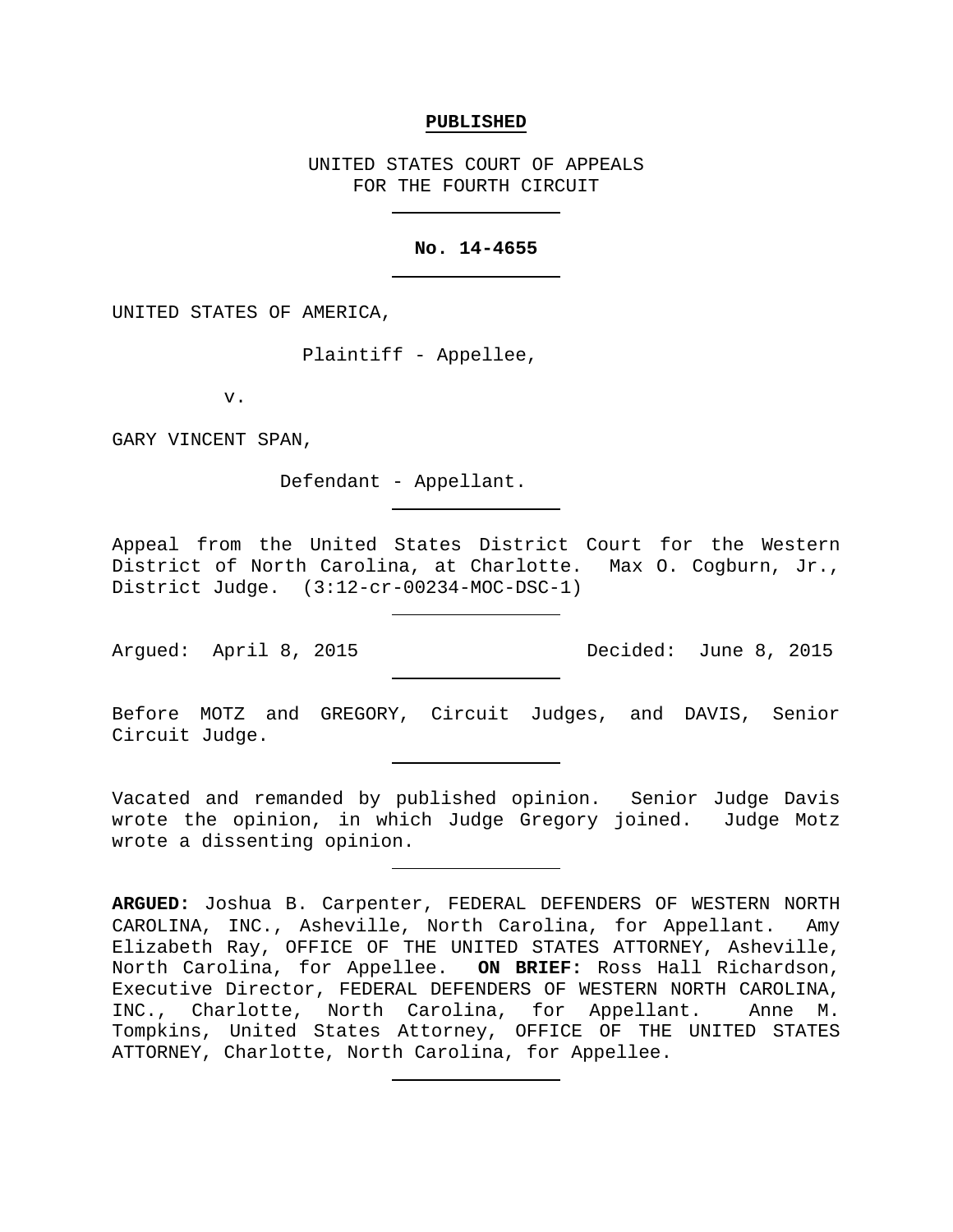DAVIS, Senior Circuit Judge:

The district court sentenced Defendant Gary Span to a mandatory minimum fifteen-year term of imprisonment pursuant to the Armed Career Criminal Act, 18 U.S.C. § 924(e) ("ACCA"). Span appeals his sentence, arguing that the Shepard-approved documents upon which the district court relied for the ACCA enhancement are fatally ambiguous as to whether he committed his predicate armed robbery offenses on different occasions. In the alternative, Span argues that the Fifth and Sixth Amendments prohibit a district court from making the "different occasions" assessment. We agree that the patent internal inconsistencies infecting the underlying state court documents as to the dates when the robberies occurred means, and we so hold, that the Government has failed to prove by a preponderance of the evidence that Span's prior felonies were separate and distinct criminal episodes for purposes of the ACCA. Accordingly, we vacate the district court's application of the ACCA enhancement and remand for resentencing. We need not, and accordingly do not, resolve Span's constitutional claim.

I.

Gary Span pleaded guilty to an indictment charging him with one count of being a felon in possession of a firearm in violation of 18 U.S.C. § 922(g)(1). At Span's Rule 11 plea hearing, the Government asserted that the punishment for the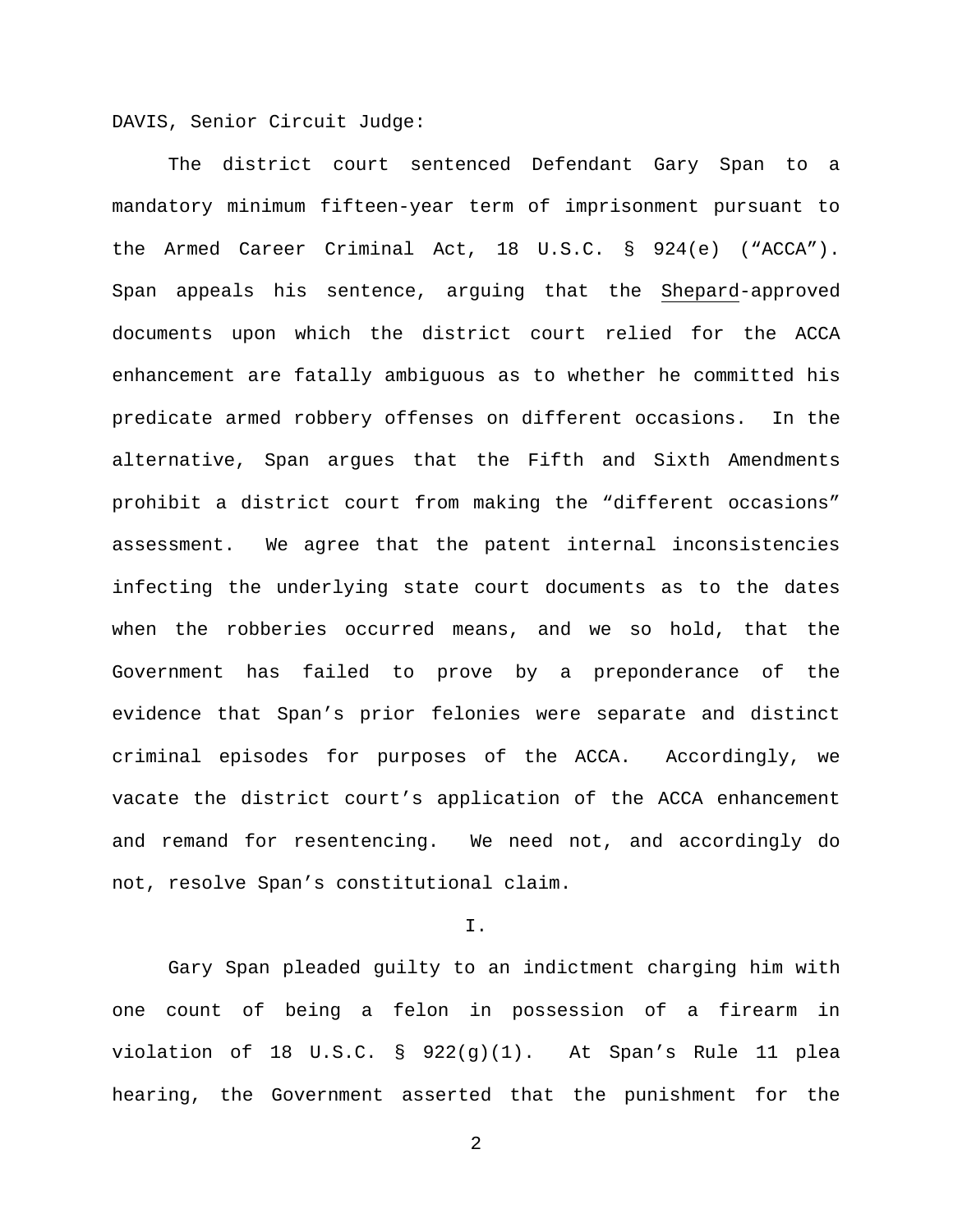offense was a prison term of ten years, a \$250,000 fine, and a period of supervised release. The Government did not believe that Span was an armed career criminal under the ACCA, but stated that, should the United States Probation Office determine that he was, Span would be subject to a mandatory 15-year term of imprisonment. The draft presentence investigation report ("PSR") did not recommend the ACCA enhancement and the Government did not object to that determination. Lacking objections from the Government and Span, the final PSR issued on July 22, 2013.

The Government later filed an objection to the final PSR, arguing that Span was indeed an armed career criminal because his criminal record included four previous North Carolina convictions from October 2000 for robbery with a dangerous weapon, all of which were violent felonies that were committed on different occasions. The Government acknowledged, however, that the underlying state court documents evidencing his convictions listed contradictory offense dates. The Government argued that, no matter the inconsistency across the documents, the offenses were separate and distinct episodes because they involved different locations and different victims. As a result, the Government sought an increase in Span's base offense level from 17 to 33. After a three-point reduction for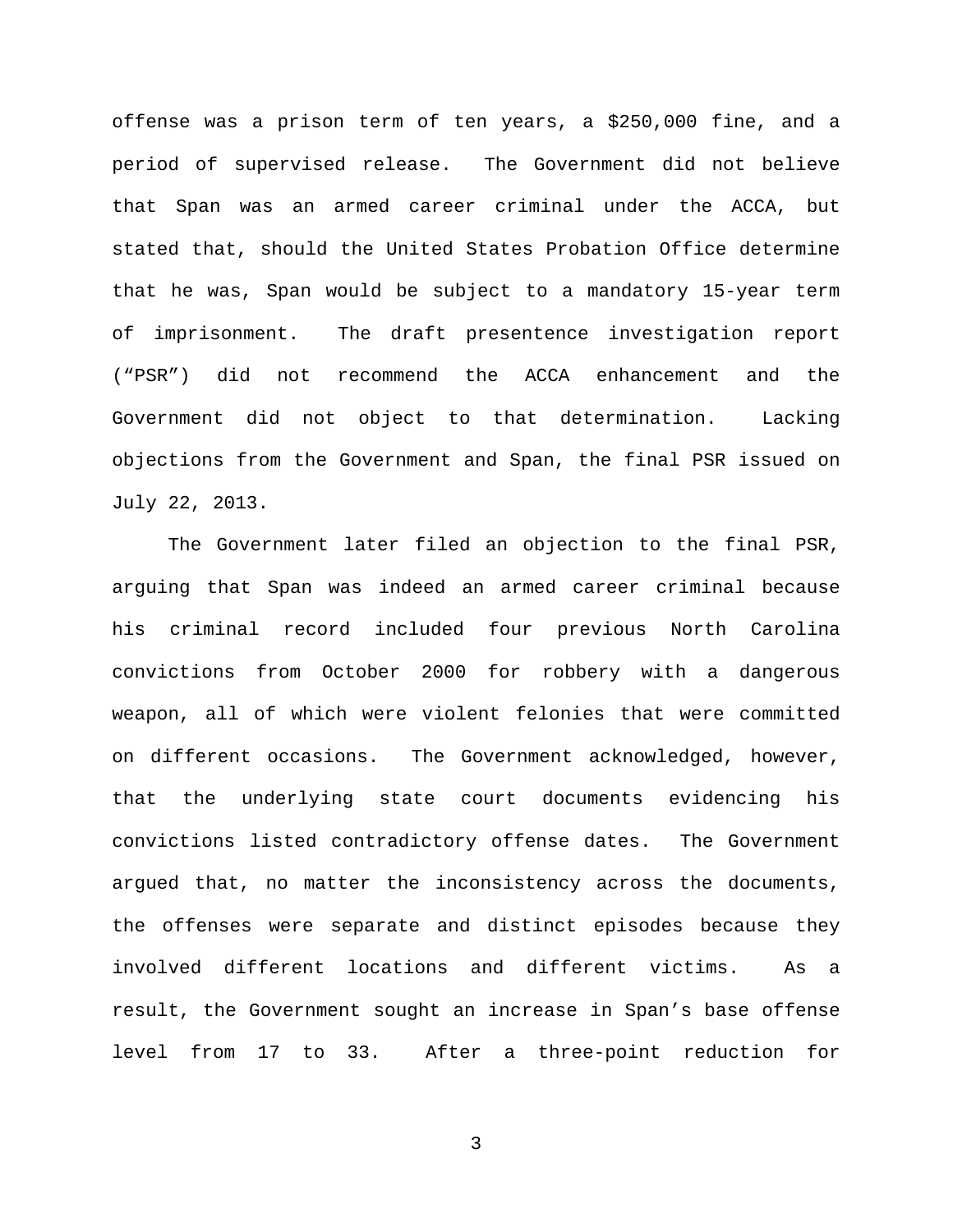acceptance of responsibility, Span's base offense level reduced to 30.

The Probation Officer revised the PSR to reflect: (1) Span's armed career criminal status; (2) an increased base offense level and criminal history category (level 30 and category IV); and (3) a 15-year mandatory minimum sentence. With the revisions, Span faced an increase in the Guidelines range from between 30 and 37 months to 180 months.

Span objected to his designation as an armed career criminal and argued that the facts in the PSR could not support the ACCA enhancement because they were not alleged in the federal indictment, admitted as part of his guilty plea, or proven to a jury beyond a reasonable doubt. Span argued that, to allow an increased sentence above the statutory maximum on disputed facts beyond the mere existence of his prior convictions, would be a violation of his Fifth and Sixth Amendment rights.

At sentencing on October 21, 2013, Span renewed his objections to the revised PSR. The court permitted Span and the Government additional time to brief the issues, and the sentencing hearing was continued until July 16, 2014. At the continued hearing, the court heard argument from Span and the Government as to whether Span should be classified as an armed career criminal. Span maintained his argument that the state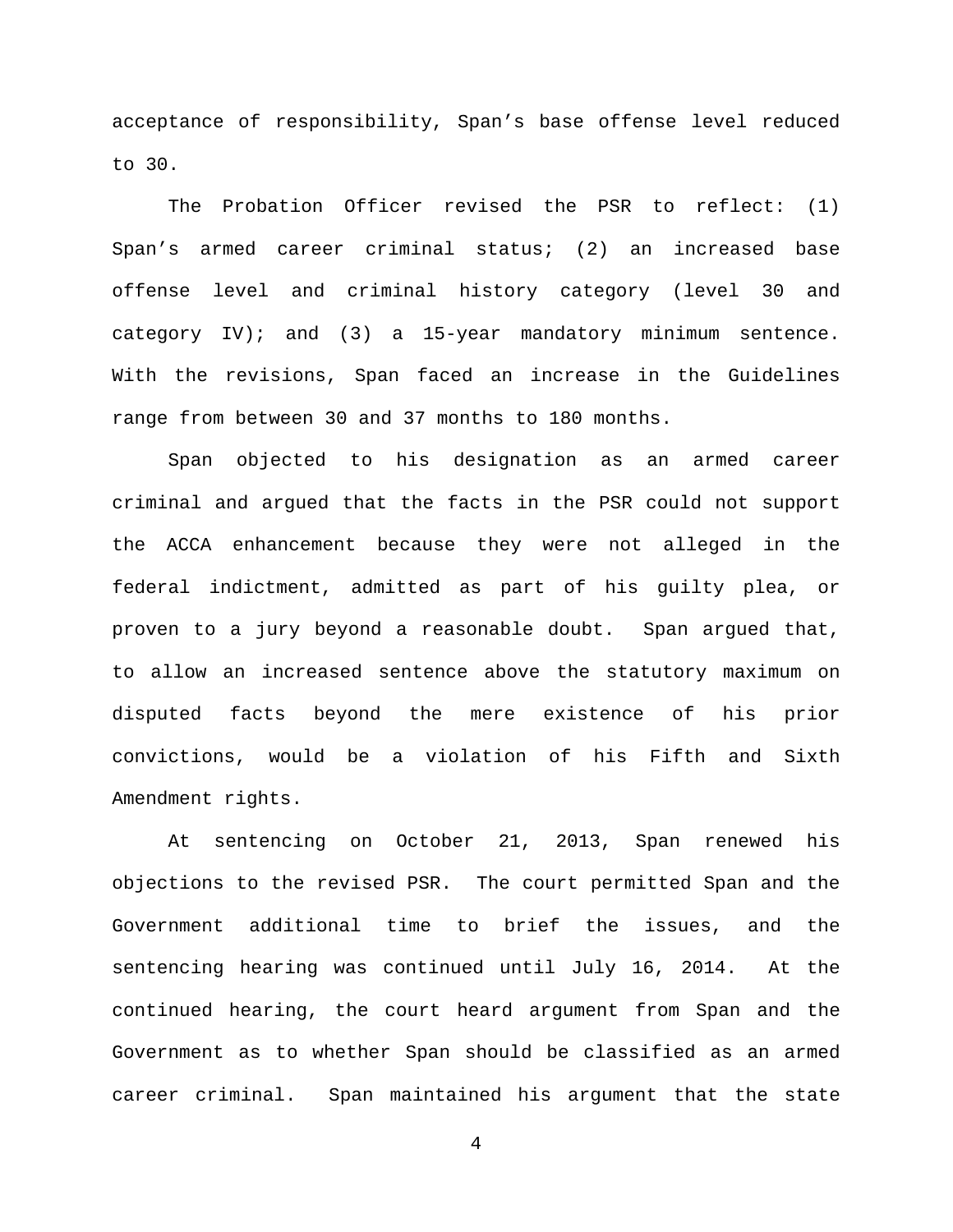court indictments, plea transcript, and judgment were ambiguous as to when the robberies were actually committed, and that the court could not resolve the ambiguity by engaging in factfinding and looking beyond those documents. The solution, Span asserted, was to view the ambiguity in his favor and decline to apply the ACCA enhancement.

The district court disagreed and relied on three of Span's robbery convictions to support the ACCA enhancement.<sup>[1](#page-4-0)</sup> The court reasoned that the indictments and plea transcript listed consistent dates for the three convictions, while the judgment, which listed a different date, likely contained a transcription error.<sup>[2](#page-4-1)</sup> The district court then reasoned that the robberies were separate criminal episodes. It noted that two of the three armed robberies occurred at the same location and involved the same corporate victim, but each offense involved a different

Ĩ.

<span id="page-4-0"></span> $1$  The convictions supporting the ACCA enhancement have the following file numbers: 00-CRS-002827 ("2827"), 00-CRS-002829<br>("2829"), and 00-CRS-002830 ("2830"). The district court  $("2829")$ , and  $00-CRS-002830$   $("2830")$ . omitted a fourth armed robbery conviction, file number 00-CRS-002834 ("2834"), from consideration.

<span id="page-4-1"></span> $2$  Notably, under North Carolina practice and jargon, a "plea transcript" is not what most federal practitioners would understand the term to suggest. It is not a verbatim account of a guilty plea colloquy among the court, counsel, and the defendant. Rather, it is a form document filled out by the participants in the course of the guilty plea proceedings containing information about the charges, the rights waived by the defendant, and other pertinent information.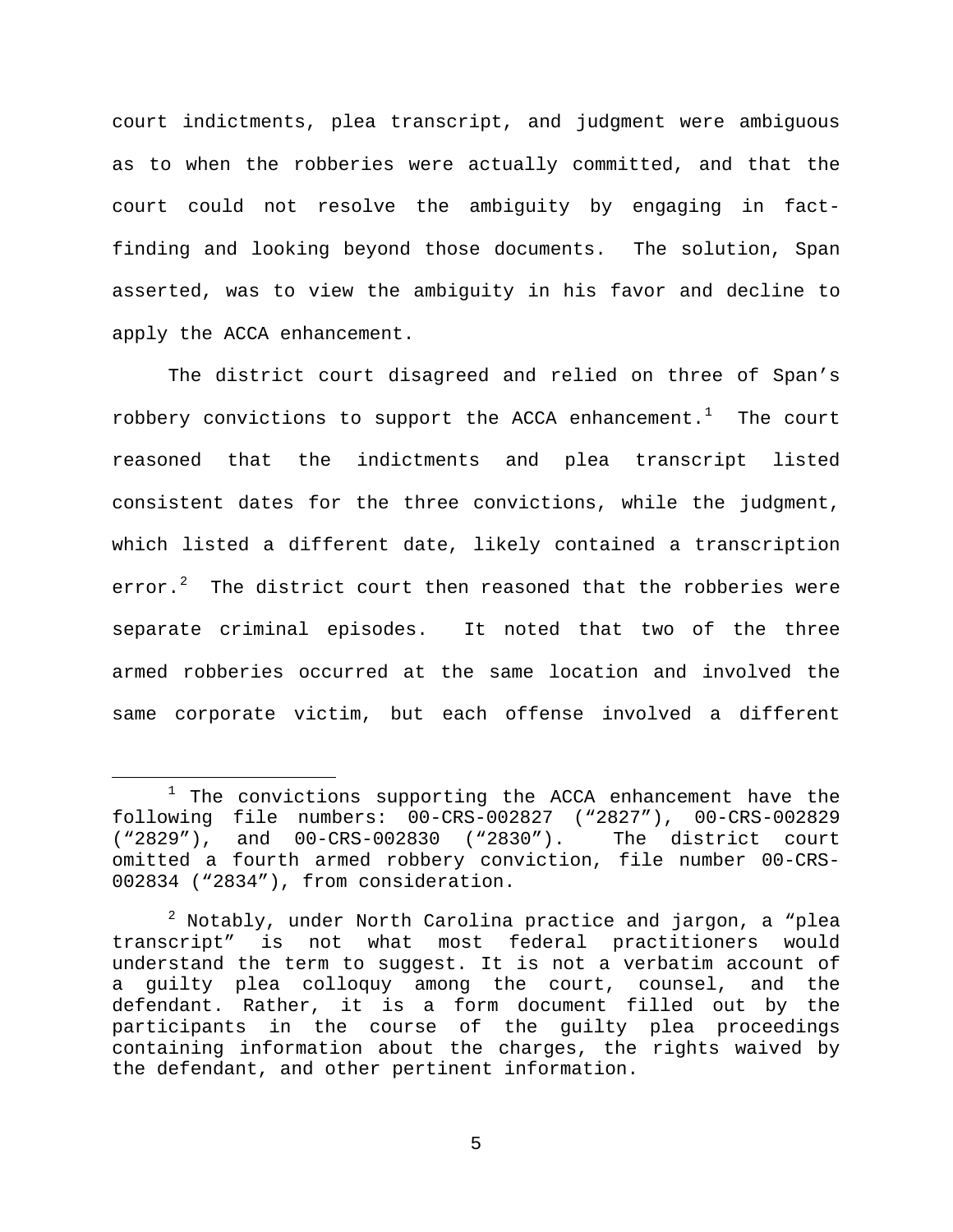individual victim who was put in danger. The district court found that Span had an opportunity after committing the first robbery to make a conscious decision to engage in the next one because, "after you've committed one, and you wait some days and you commit another one, you had a little time to think." J.A. 66.

The court concluded that "each of these offenses was a distinctly separate offense" and application of the ACCA enhancement was appropriate, resulting in a sentence of 180 months' imprisonment. J.A. 65.

Span has timely appealed and we possess jurisdiction under 28 U.S.C. § 1291 and 18 U.S.C. § 3742.

## II.

A defendant who has violated 18 U.S.C. § 922(g) qualifies for an enhanced sentence under the ACCA if the defendant has three previous convictions for a violent felony or serious drug offense, or both, and those offenses were "committed on occasions different from one another." 18 U.S.C. § 924(e)(1). The Government bears the burden of proving the elements necessary to support the ACCA enhancement by a preponderance of the evidence. United States v. Archie, 771 F.3d 217, 223 (4th Cir. 2014).

The parties do not dispute that Span's predicate North Carolina convictions for robbery with a dangerous weapon are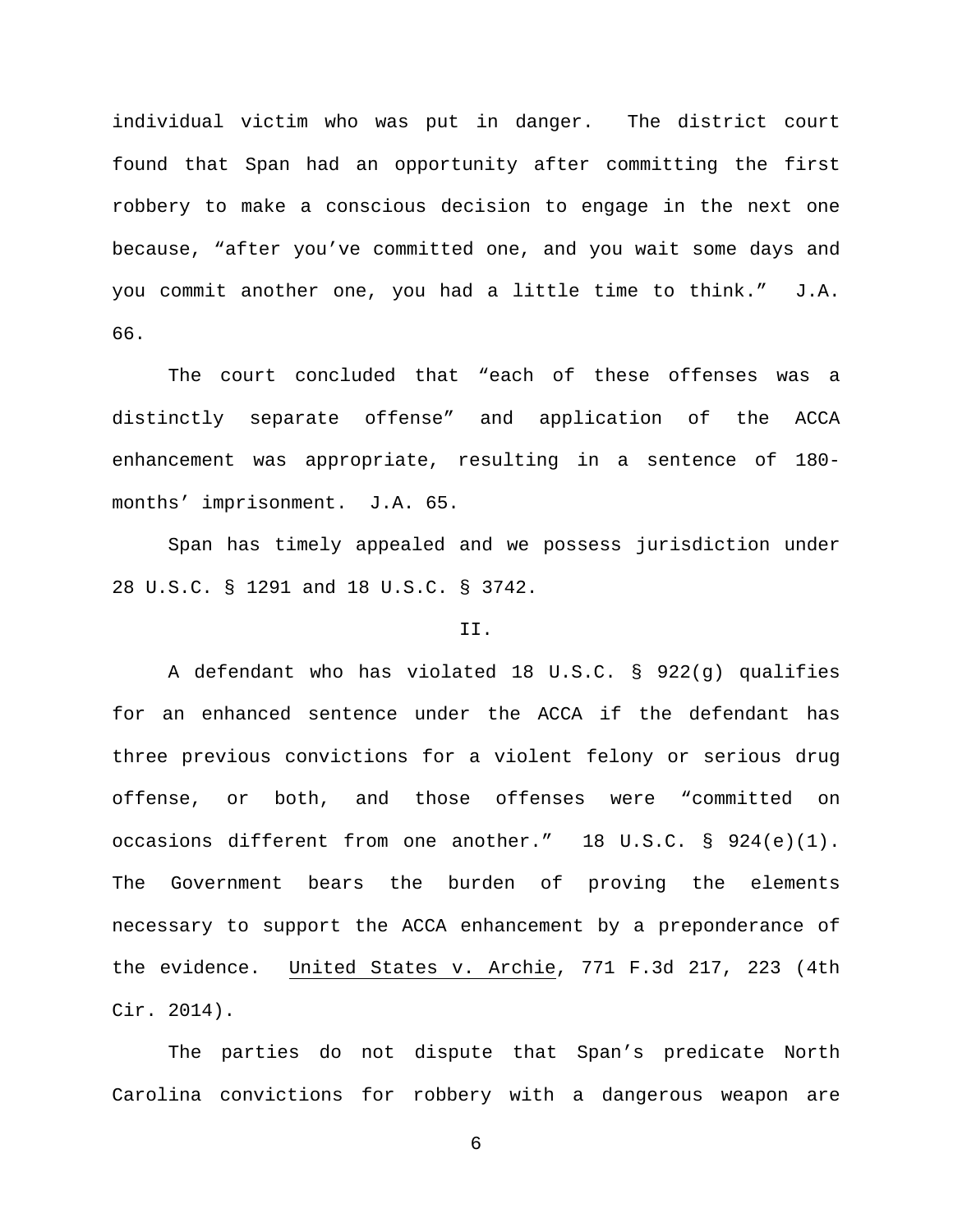violent felonies under the ACCA. Our analysis thus centers on the district court's conclusion that the robbery offenses were committed on different occasions and the factual findings supporting that determination.

## A.

We review de novo the district court's "legal conclusion" that three of Span's qualifying convictions were committed on occasions different from one another. United States v. Hobbs, 136 F.3d 384, 387 (4th Cir. 1998). However, we review the district court's factual findings, and its judgment regarding factual disputes, for clear error. Archie, 771 F.3d at 224; see also Hobbs, 136 F.3d at 387 n.5 (applying clear error review to the district court's factual findings that the defendant's three predicate burglaries occurred within an hour of each other).

The clear error standard requires "a reviewing court [to] ask whether 'on the entire evidence,' it is 'left with the definite and firm conviction that a mistake has been committed.'" Easley v. Cromartie, 532 U.S. 234, 242 (2001) (quoting United States v. United States Gypsum Co., 333 U.S. 364, 395 (1948)). We "will not reverse a lower court's finding of fact simply because we would have decided the case differently," id. (citation and internal quotation marks omitted), but we may find clear error "where the factual determinations are not supported by substantial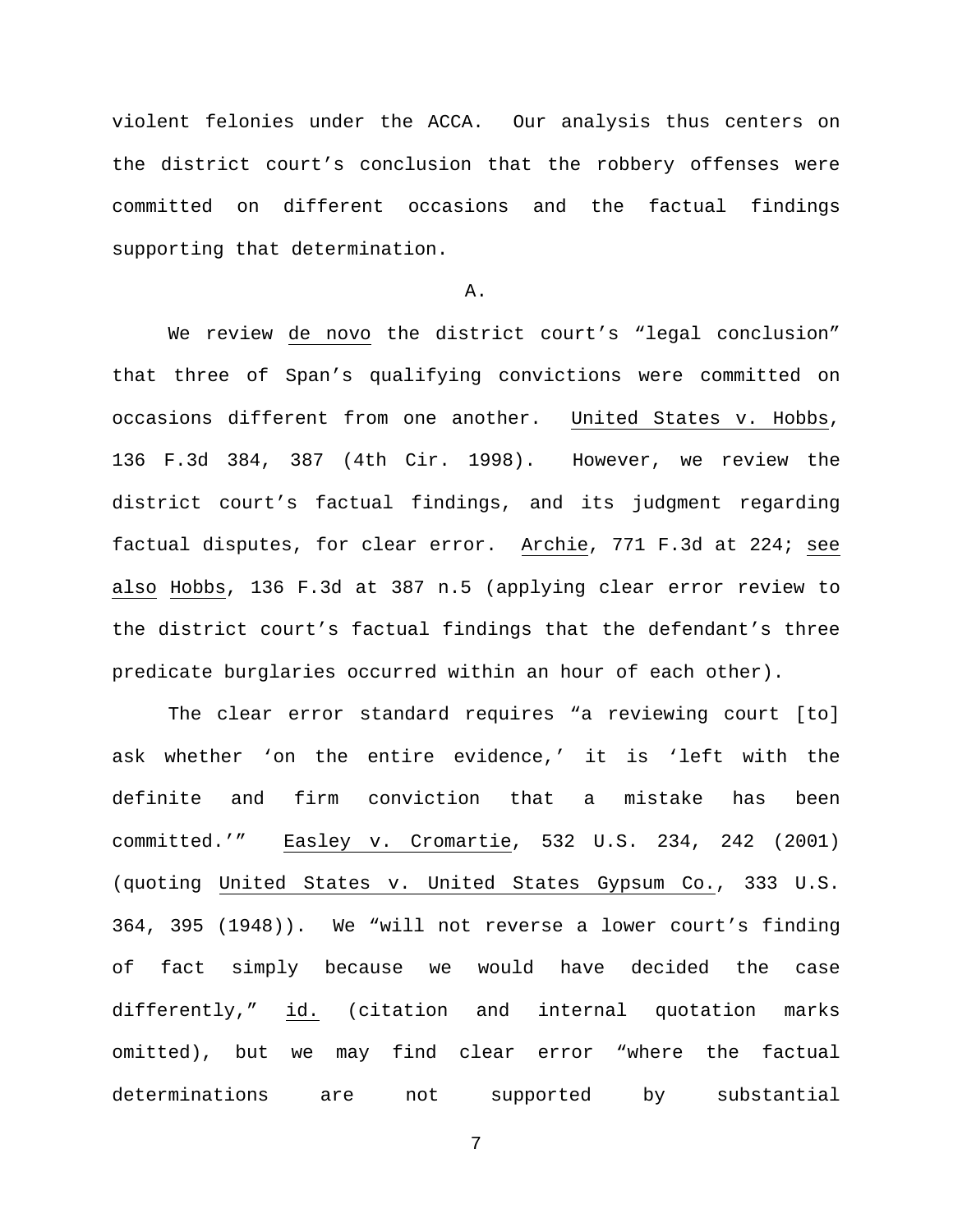evidence." United States v. Martinez-Melgar, 591 F.3d 733, 738 (4th Cir. 2010) (citations and internal quotation marks omitted). In other words, "clear error occurs when a district court's factual findings 'are against the clear weight of the evidence considered as a whole.'" Id. (quoting Miller v. Mercy Hosp., Inc., 720 F.2d 356, 361 (4th Cir. 1983)).

## B.

In view of the evidence before the district court, we conclude that its factual finding that Span's three predicate robbery offenses were committed on separate dates was clearly erroneous. By extension, we cannot hold that, as a matter of law, Span's predicate robbery offenses were "committed on occasions different from one another" under the ACCA.

#### 1.

To satisfy its burden under the ACCA, the Government introduced three sources: (1) the North Carolina judgment for the four robbery convictions, (2) four bills of indictment (one for each conviction), and (3) a plea transcript. The judgment provides Span's name and the file number for each offense. It indicates that Span committed three of the robberies, identified by file numbers 2827, 2829, and 2830, on the same day, January 18, 2000, and one robbery, file number 2834, on January 11, 2000. Each indictment provides the case caption, "State of North Carolina v. Gary Vincent Span," the accompanying file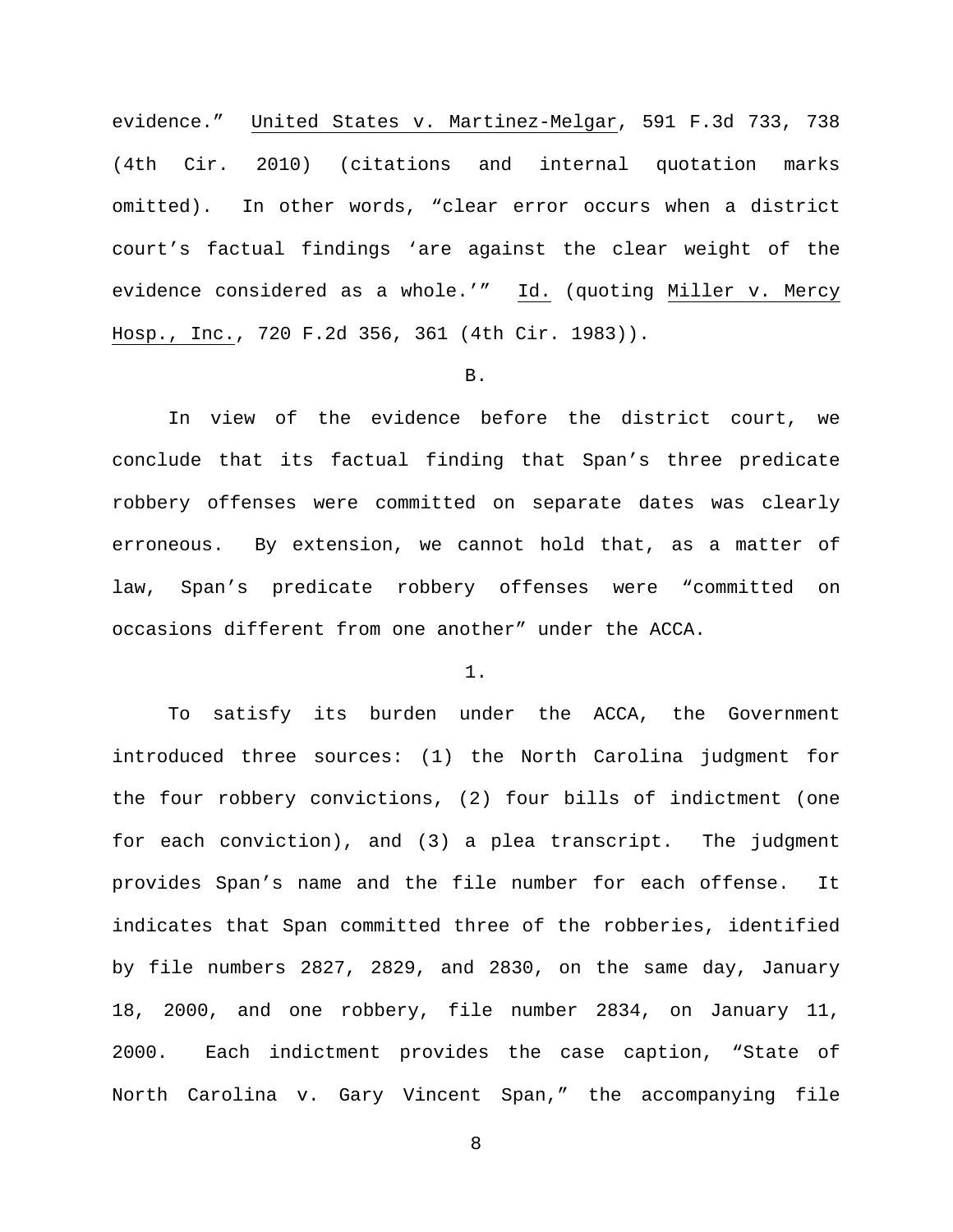number, the date the indictment issued (February 7, 2000), and a paragraph of factual allegations supporting the charge. The indictments corresponding to file numbers 2827, 2830, and 2834 indicate that, on December 30, 1999, December 14, 1999, and January 11, 2000, respectively, Span used a firearm to rob Pawn Mart, Inc. ("Pawn Mart"), at which time he stole currency, personal property, and other items of value in the presence of a named victim. The indictment for file number 2829 states that, on November 17, 1999, Span did the same at Cash America Pawn.

The final source, the plea transcript, identifies the file numbers for the four robbery convictions and describes the terms of Span's plea agreement. An attachment to the transcript lists the offense dates for each conviction. For three of the convictions — 2827, 2829, and 2830 — the offense dates correspond to the dates in the indictments, but those dates are handwritten above a different, illegible date, which was at some point stricken through.<sup>[3](#page-8-0)</sup> The fourth conviction, 2834, provides an offense date of December 14, 1999. It is unclear when the dates in the plea transcript were altered and whether the alterations were made with Span's knowledge or consent.

Ĩ.

<span id="page-8-0"></span><sup>&</sup>lt;sup>3</sup> The district court believed that the original date in the attachment to the plea transcript was January 11, 2000. Span contends that the original date was January 18, 2000. We cannot discern which date, if either, is correct.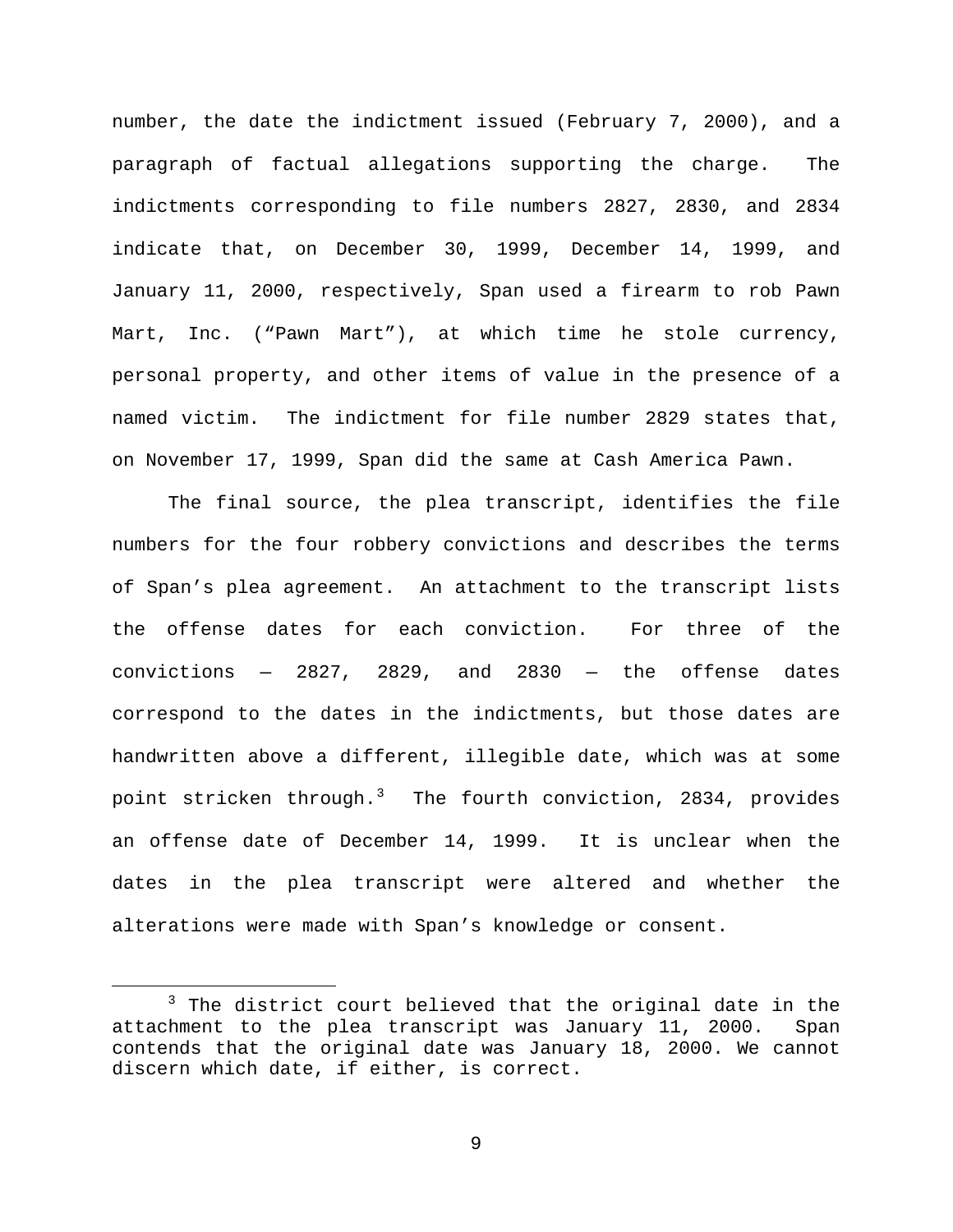No single offense date for any predicate robbery conviction is consistent across all three sources.<sup>[4](#page-9-0)</sup>

2.

The Supreme Court has carved out a "prior conviction" exception to judicial factfinding at sentencing. In general, the jury requirements of the Sixth Amendment and the Due Process Clause together require that "each element of a crime be proved to the jury beyond a reasonable doubt." Alleyne v. United States, 133 S. Ct. 2151, 2156 (2013). However, in Almendarez-Torres v. United States, 523 U.S. 224 (1998), the Supreme Court held that the fact of a prior conviction is not an element that must be alleged in an indictment in order to enhance a defendant's sentence. Facts, "[o]ther than the fact of a prior conviction," which "increase[] the penalty for a crime beyond the prescribed statutory maximum must be submitted to a jury, and proved beyond a reasonable doubt." Apprendi v. New Jersey, 530 U.S. 466, 490 (2000) (emphasis added). Accord United States v. Booker, 543 U.S. 220, 244 (2005); Blakely v. Washington, 542 U.S. 296, 301 (2004).

A sentencing judge may consult only a limited set of sources when determining the nature of a prior conviction for

<span id="page-9-0"></span><sup>&</sup>lt;sup>4</sup> For ease of reference, the offense dates and their corresponding sources are listed in the table attached as Appendix A. Ĩ.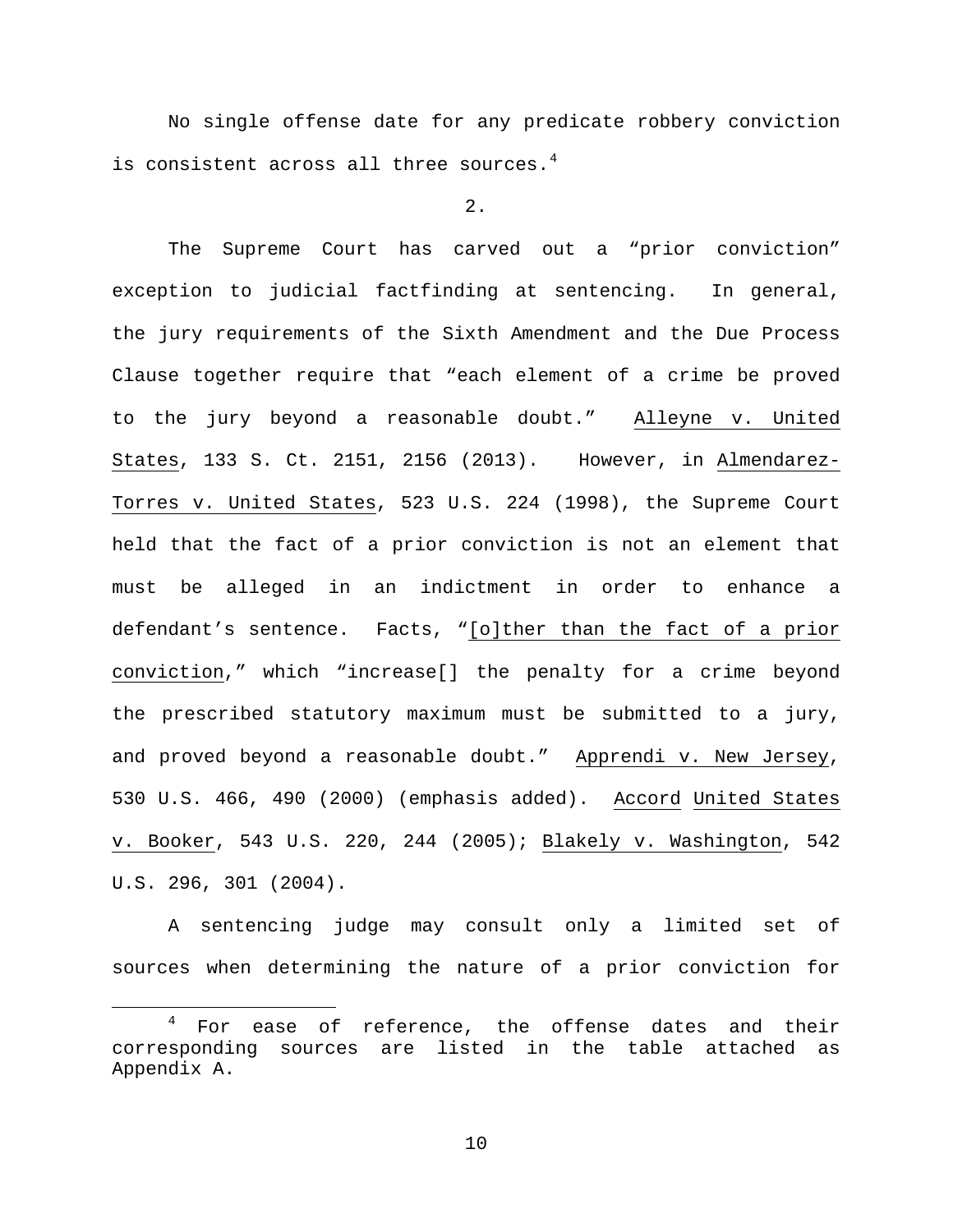the purpose of applying the ACCA enhancement. See Shepard v. United States, 544 U.S. 13 (2005) (plurality opinion). In cases involving prior guilty pleas, a sentencing judge may examine the charging document, plea agreement, plea transcript between the judge and the defendant "in which the factual basis for the plea was confirmed by the defendant, or to some comparable judicial record of this information." <u>Id.</u> at 26.<sup>[5](#page-10-0)</sup> These "<u>Shepard</u>approved" sources, unlike police reports, properly limit the inquiry of sentencing courts to "conclusive . . . judicial record[s]." Id. at 25. Such records serve a dual purpose: they avoid "collateral trials" on the underlying facts of a defendant's prior conviction, and they abate "a 'concern that a wider inquiry would violate the Sixth Amendment right to trial by jury.'" United States v. Alston, 611 F.3d 219, 226 (4th Cir. 2010) (quoting United States v. Dean, 604 F.3d 169, 175 (4th Cir. 2010)), abrogated on other grounds by United States v. Royal, 731 F.3d 333 (4th Cir. 2013).

We have held that a sentencing judge is not limited to Shepard-approved sources when merely determining the existence of an ACCA-qualifying offense. See United States v. Washington, 629 F.3d 403 (4th Cir. 2011). In that

<span id="page-10-0"></span><sup>5</sup> Cf. supra, n.2, for the North Carolina use of the term "plea transcript." Ĩ.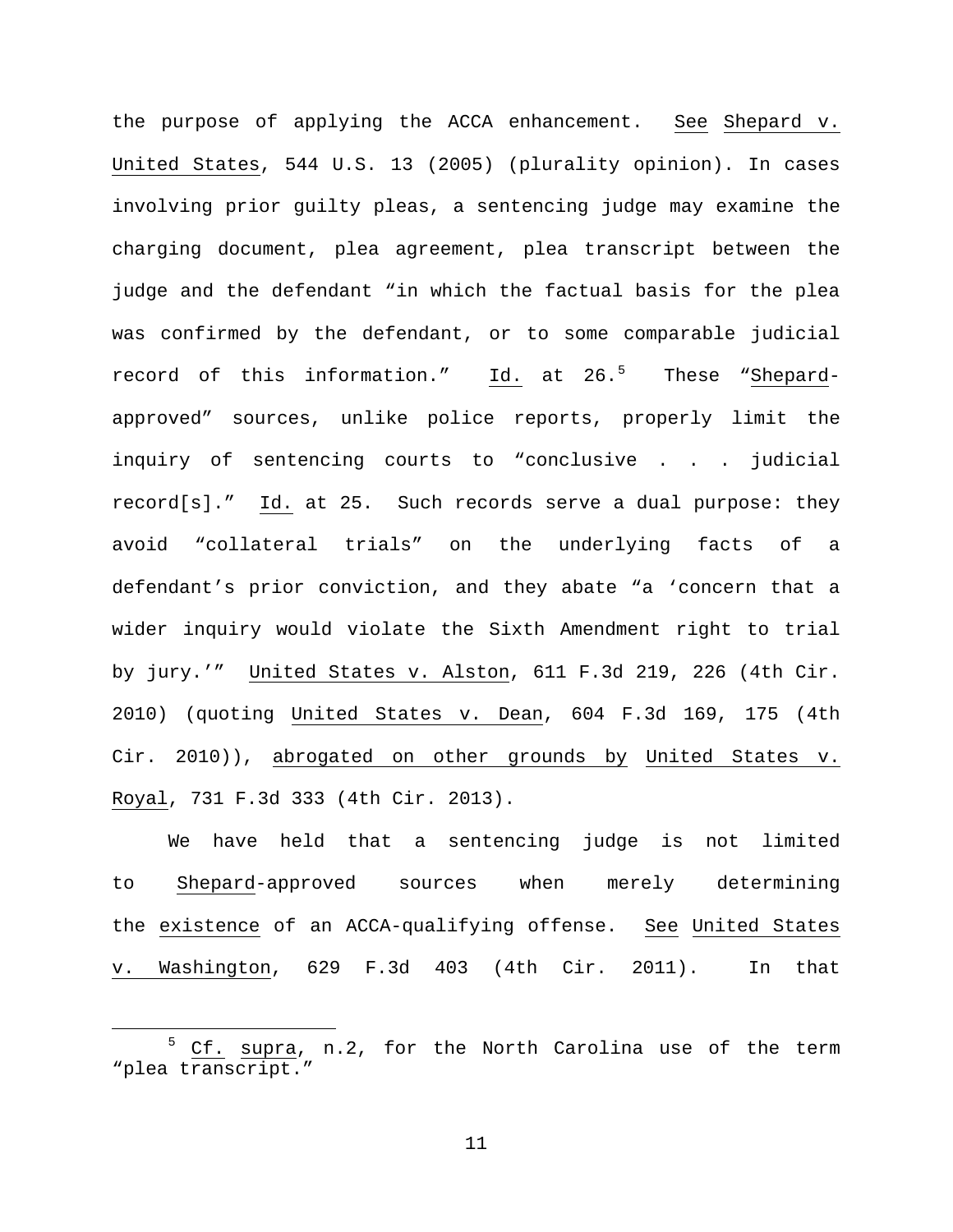circumstance, a district court faced with inconsistent record evidence may look to secondary sources, such as printouts of computerized records, to engage in "fact-finding in a routine and conscientious sense." Washington, 629 F.3d at 414-15. Discrepancies in these records, "such as different dates of the same offense, 'do not upend the trial court's sound conclusion' when there is additional evidence to 'indicate the erroneous date is likely a scrivener's error.'" Archie, 771 F.3d at 225 (quoting Washington, 629 F.3d at 413) (alterations omitted).

There is no question as to the existence of Span's four ACCA-qualifying predicate convictions for robbery with a dangerous weapon. The Government's evidence surely meets the preponderance standard on that score. However, what remains unclear is when Span committed the robberies. The nature of the predicate offenses is therefore the subject of our inquiry and the district court properly looked no further than the Shepardapproved documents. $^6$  $^6$ 

Ĩ.

<span id="page-11-0"></span><sup>6</sup> Accordingly, we reject Span's argument that the district court looked to non-Shepard-approved documents in applying the ACCA enhancement. While the district court stated before recess that it had "some other documents [it was] looking at," J.A. 59, the court made clear before announcing its sentence that it looked only to the judgment, plea transcript, and indictments. "That's what I'm using. Those appear to be the documents that have been offered." J.A. 59.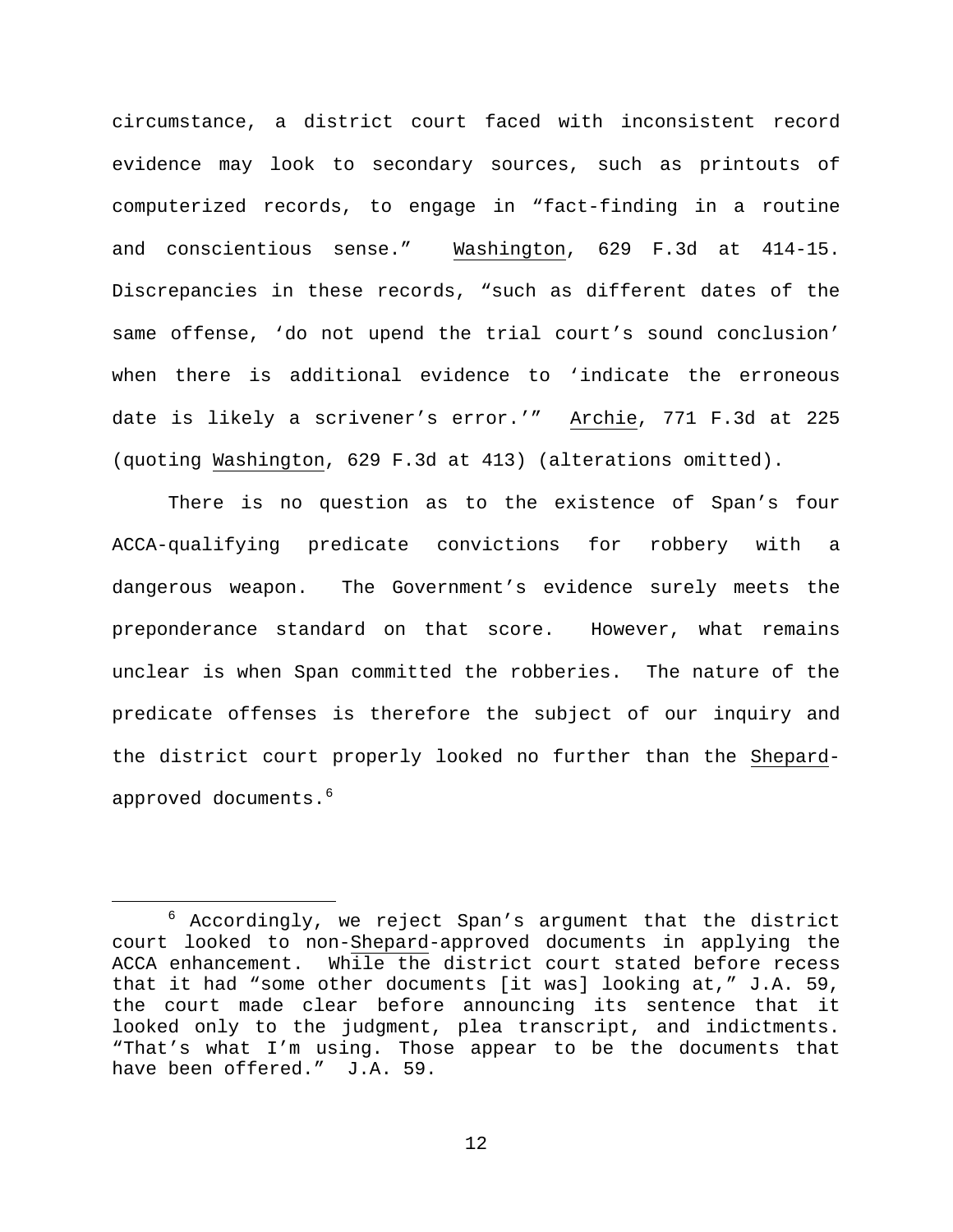The documents in this case raise more questions than answers. The indictments list unique offense dates, but those dates are directly contradicted by the judgment, which states that three of the predicate offenses occurred on the same day, January 18, 2000. The district court viewed the judgment as "obviously" containing a transcription error, but the offense dates in the judgment were typewritten and nothing in the document suggests human error. The plea transcript, on the other hand, raises several concerns, not the least of which is that the original handwritten offense dates for three of the convictions were altered at a point unknown and now match the dates in three of the indictments. If anything, the attachment to the plea transcript, riddled with strikethroughs, bespeaks of transcription error and unreliability.

In finding that the three predicate armed robbery offenses occurred on separate dates, the district court necessarily had to disregard the offense dates in the judgment. Given the discrepancies in the state court documents, the district court's reliance on the indictments and plea transcript in place of the judgment is not a "permissible view[] of the evidence of record." Anderson v. City of Bessemer City, N.C., 470 U.S. 564 (1985). Accordingly, we must conclude that the district court clearly erred in finding that the offenses were committed on separate dates.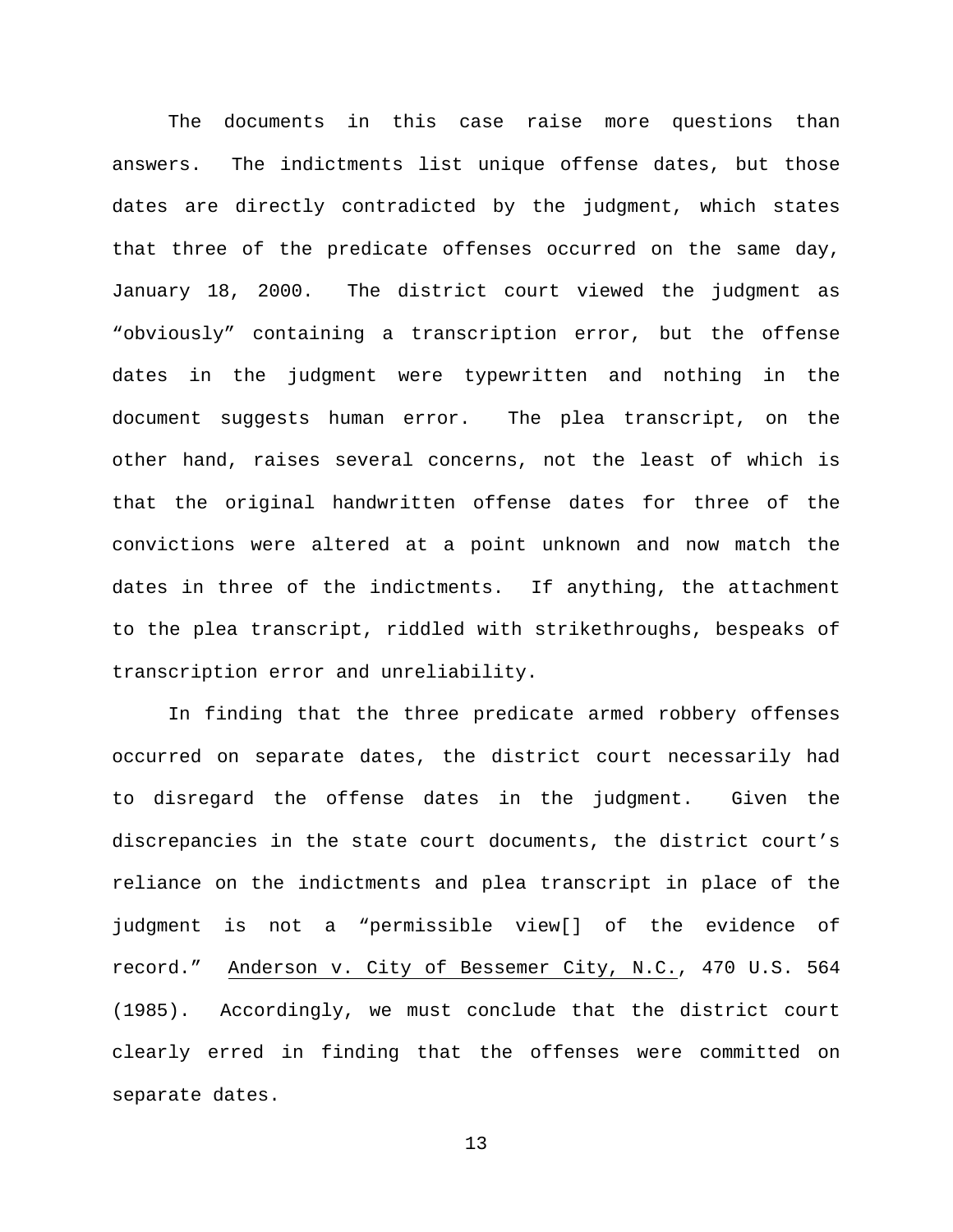Having concluded that the district court clearly erred by finding that the predicate convictions occurred on separate dates, we now turn to the legal question of whether the offenses were committed on occasions different from one another. $^7$  $^7$ 

Offenses are deemed to have been committed on different occasions under the ACCA "when they arise out of a 'separate and distinct criminal episode.'" United States v. Boykin, 669 F.3d 467, 470 (4th Cir. 2012) (emphasis in original) (quoting United States v. Carr, 592 F.3d 636, 640 (4th Cir. 2010)). Offenses committed on the same day, or even in the span of a few hours may nevertheless be considered "separate and distinct" criminal episodes if they do not "arise from a continuous course of criminal conduct." United States v. Letterlough, 63 F.3d 332, 337 (4th Cir. 1995). The ACCA extends only to predicate offenses "that can be isolated with a beginning and an end ones that constitute an occurrence unto themselves." Id. at 335.

We listed several factors in Letterlough to guide the determination of whether offenses have been committed on occasions different from one another. We consider:

3.

<span id="page-13-0"></span> $\frac{7}{1}$  While the district court omitted consideration of the fourth robbery conviction from its analysis, file number 2834, we include it as part of our de novo assessment. Ĩ.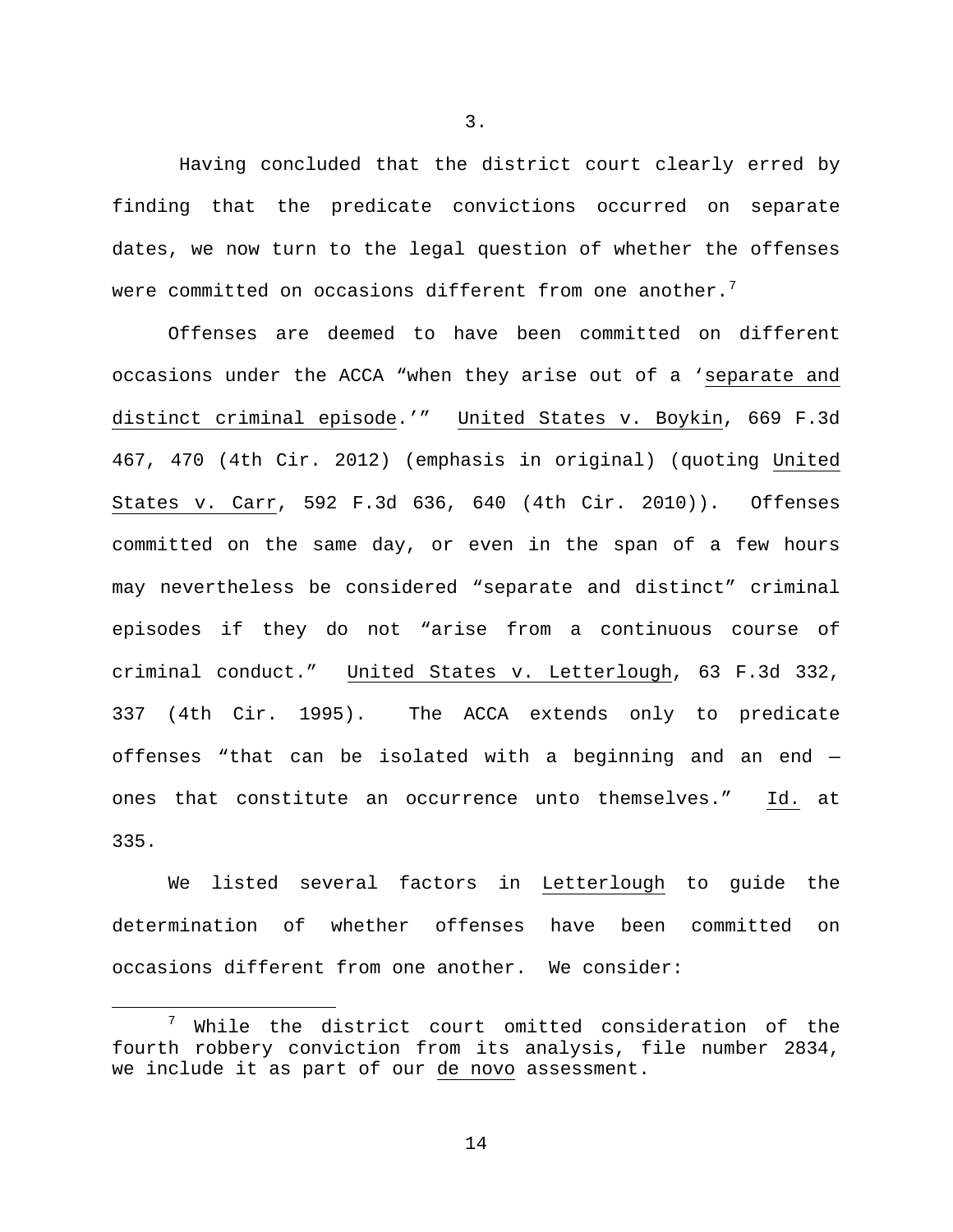(1) whether the offenses arose in different geographic locations; (2) whether the nature of each offense was substantively different; (3) whether each offense involved different victims; (4) whether each offense involved different criminal objectives; and (5)<br>whether the defendant had the opportunity after whether the defendant had the opportunity after<br>committing the first-in-time offense to make a committing the first-in-time offense to make a conscious and knowing decision to engage in the nextin-time offense.

Carr, 592 F.3d at 644 (enumerating factors); Letterlough, 63 F.3d at 335-36. These factors can be viewed "together or independently" and any one factor with a "strong presence . . . can dispositively segregate an extended criminal episode into a series of separate and distinct episodes." Carr, 592 F.3d at 644 (quoting Letterlough, 63 F.3d at 336).

We have declined to sanction application of the ACCA enhancement where the Government has failed to "definitively establish[]" any of the Letterlough factors indicating that the predicate offenses were committed on different occasions. United States v. Tucker, 603 F.3d 260, 266 (4th Cir. 2010). In Tucker, we vacated the district court's judgment where it was unclear from the underlying South Carolina judgments and indictments whether the defendant committed two prior second-degree burglaries of four different storage units on separate occasions. Three of the Letterlough factors — the nature and objective of the offenses and the lack of information regarding whether there had been different victims — suggested that the burglaries occurred on the same occasion. Id. at 265.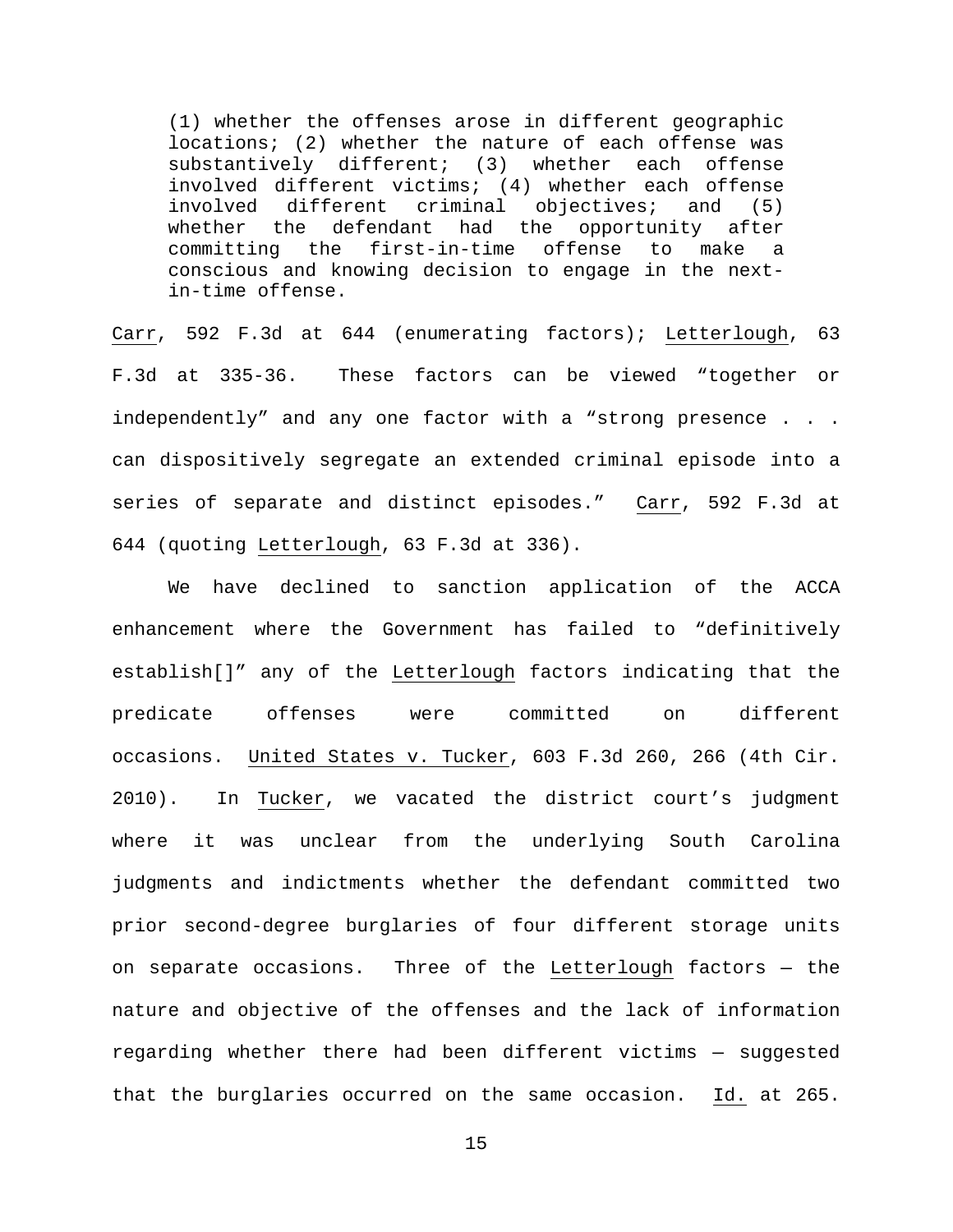However, under South Carolina law, the defendant could have been held criminally responsible for the acts of his accomplice, and the underlying Shepard-approved documents did not make clear that the defendant sequentially committed the two burglaries, rather than simultaneously with the aid of his accomplice.

Moreover, the Government could not establish from the approved sources that the defendant himself entered more than one storage unit and thus, the two remaining Letterlough factors whether the offenses had been committed in different locations, and whether the defendant had an opportunity to make a conscious decision to engage in more than one burglary — did not weigh in favor of multiple criminal episodes. Id. at 266. As a result, we were constrained to regard the two burglary convictions as one for the purposes of the ACCA. Id.

And in Boykin, we held that it was plain error for the district court to rely on facts recited in the defendant's PSR to support the ACCA enhancement because there was no indication that the facts in the PSR derived from Shepard-approved sources. 669 F.3d at 472. Given that the defendant's convictions resulted from a jury verdict, no plea colloquy or judicial factfinding existed to support the PSR's narrative. Id. at 471. Absent the factual details from the PSR, the only reliable information remaining was that the defendant was convicted of two violent felonies committed on the same day in 1980. That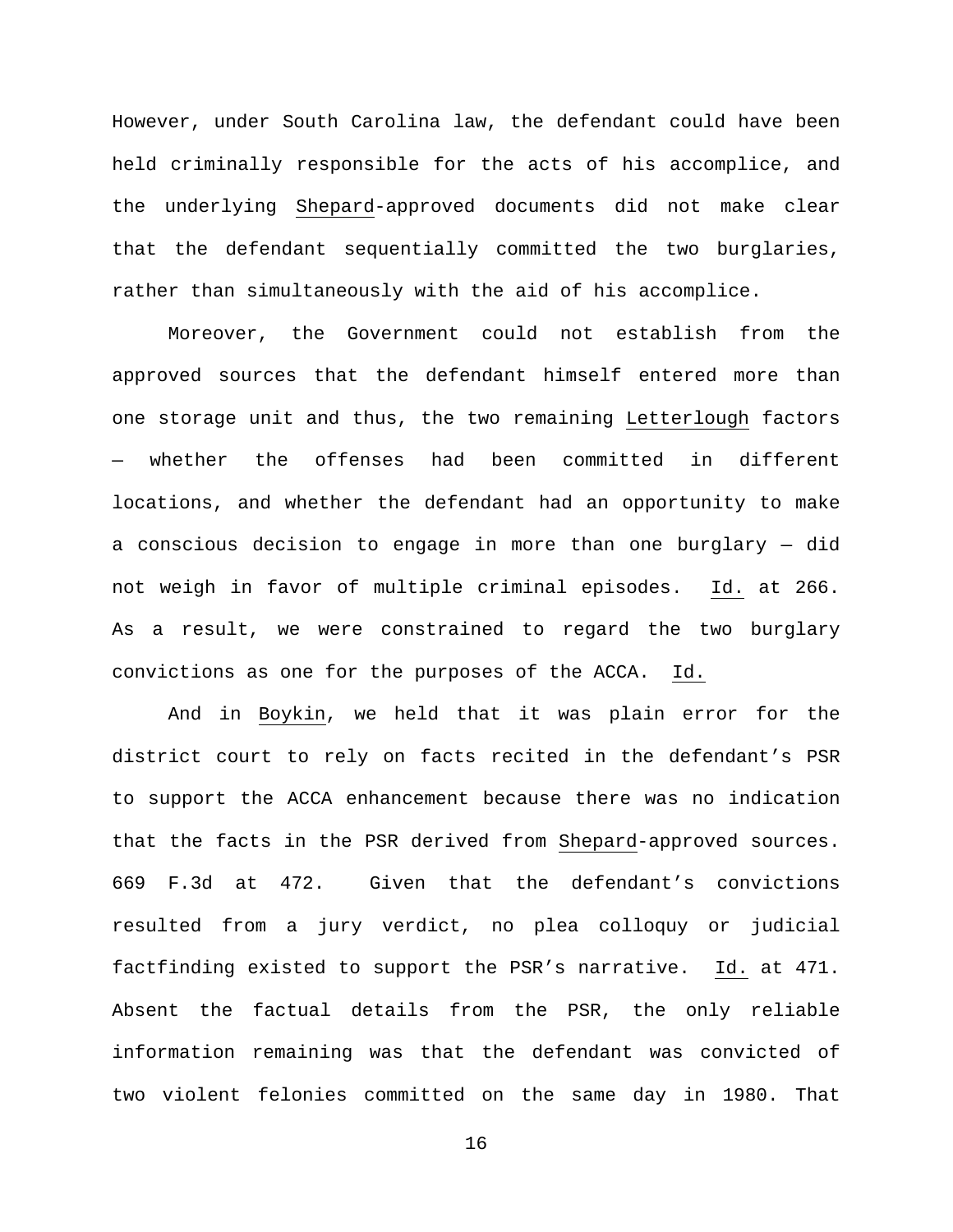information was too "meager" to determine whether the offenses occurred on different occasions, rendering the Letterlough factors "nearly useless." Id. at 472.

A weighing of the Letterlough factors in this case does not lead us to the conclusion that each robbery occurred on a separate occasion. First, the indictments indicate that, of the four burglaries, three were committed at the same location, Pawn Mart. Span committed one robbery at Cash America Pawn, which suggests, at most, two separate criminal episodes, not four. See Carr, 592 F.3d at 645 (reasoning that different locations of thirteen separate storage units suggested that their burglaries were separate episodes). Second, the nature and criminal objectives of the robberies remained the same; at each robbery, Span used a gun to steal money and property from a pawn shop. See Hobbs, 136 F.3d at 389 (stating that offenses with the same nature bolster the conclusion that the offenses occurred on the same occasion, if that conclusion is also supported by other facts).

Given that we cannot conclude, with any confidence, what date the offenses occurred, and, if they were committed on the same day, whether they occurred in quick succession as part of a continuous course of conduct, we hesitate to assign any significant weight to the Letterlough factor assessing whether Span had an opportunity to make a conscious and knowing decision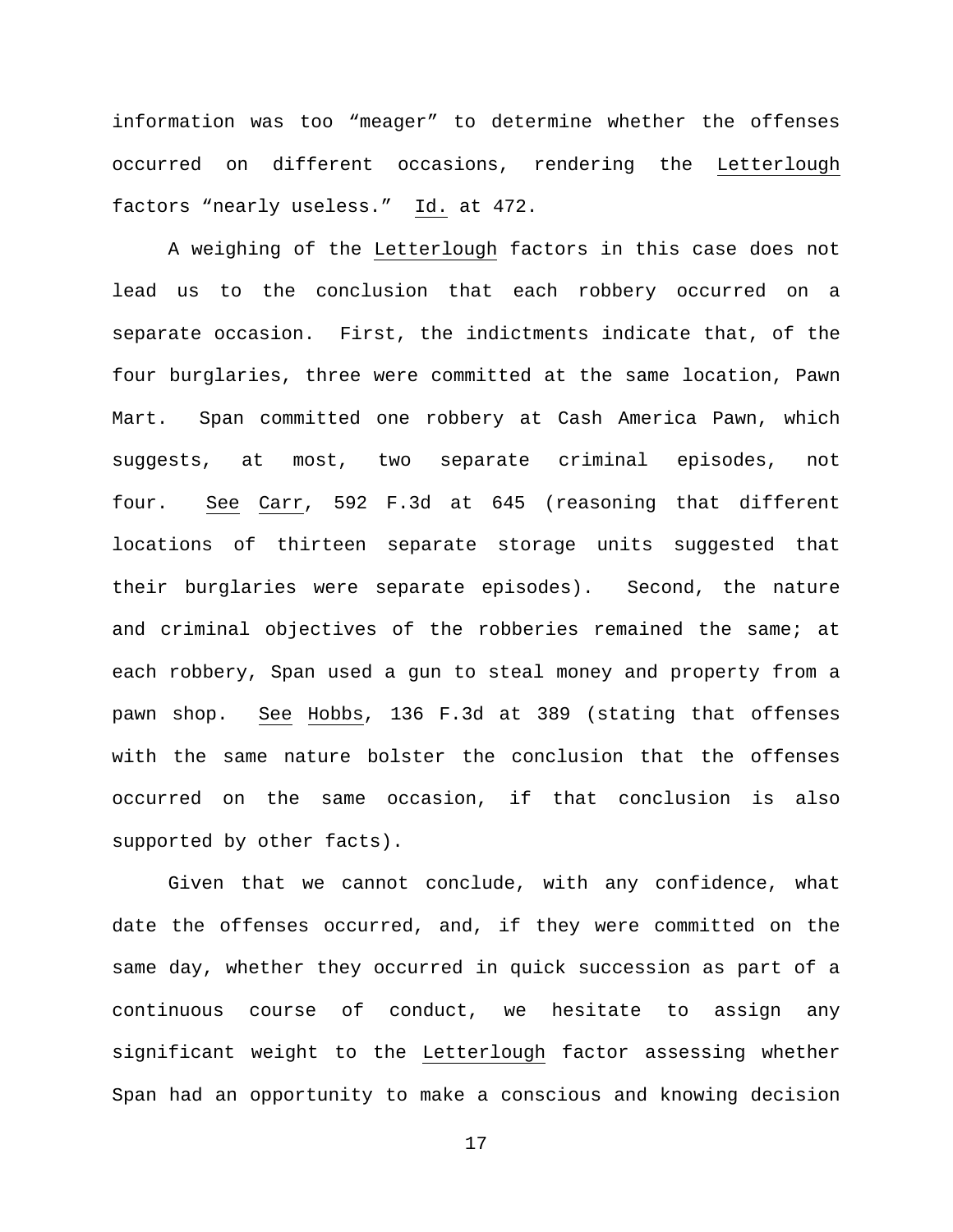to engage in one offense after the other. Span could have committed the robberies at Pawn Mart all at once, or within a short period of time. We lack reliable information from the Government to make the distinction between the former scenario and the latter. The fact that two robberies occurred in separate locations would ordinarily indicate at least two separate criminal episodes because Span cannot be in two places at once; however, as discussed below, Span could have acted with an accomplice. Therefore, it remains entirely possible that Span was responsible for the robberies at one location and his accomplice was responsible for the robbery at a separate location. This degree of uncertainty precludes the weight of this factor from aiding the Government.

The only persuasive factor leaning in favor of four separate criminal episodes is that each indictment named a different individual victim. This factor can "decisively tip[] the scale" and dispositively segregate a crime spree into separate occasions. Hobbs, 136 F.3d at 390. We do not find this factor dispositive, however, in light of the weight of the other factors in the aggregate.

The Government counters by advancing a speculative theory that the offenses occurred on separate occasions. The Government asserts that, under North Carolina law, armed robbery requires both the taking of property and a life-threatening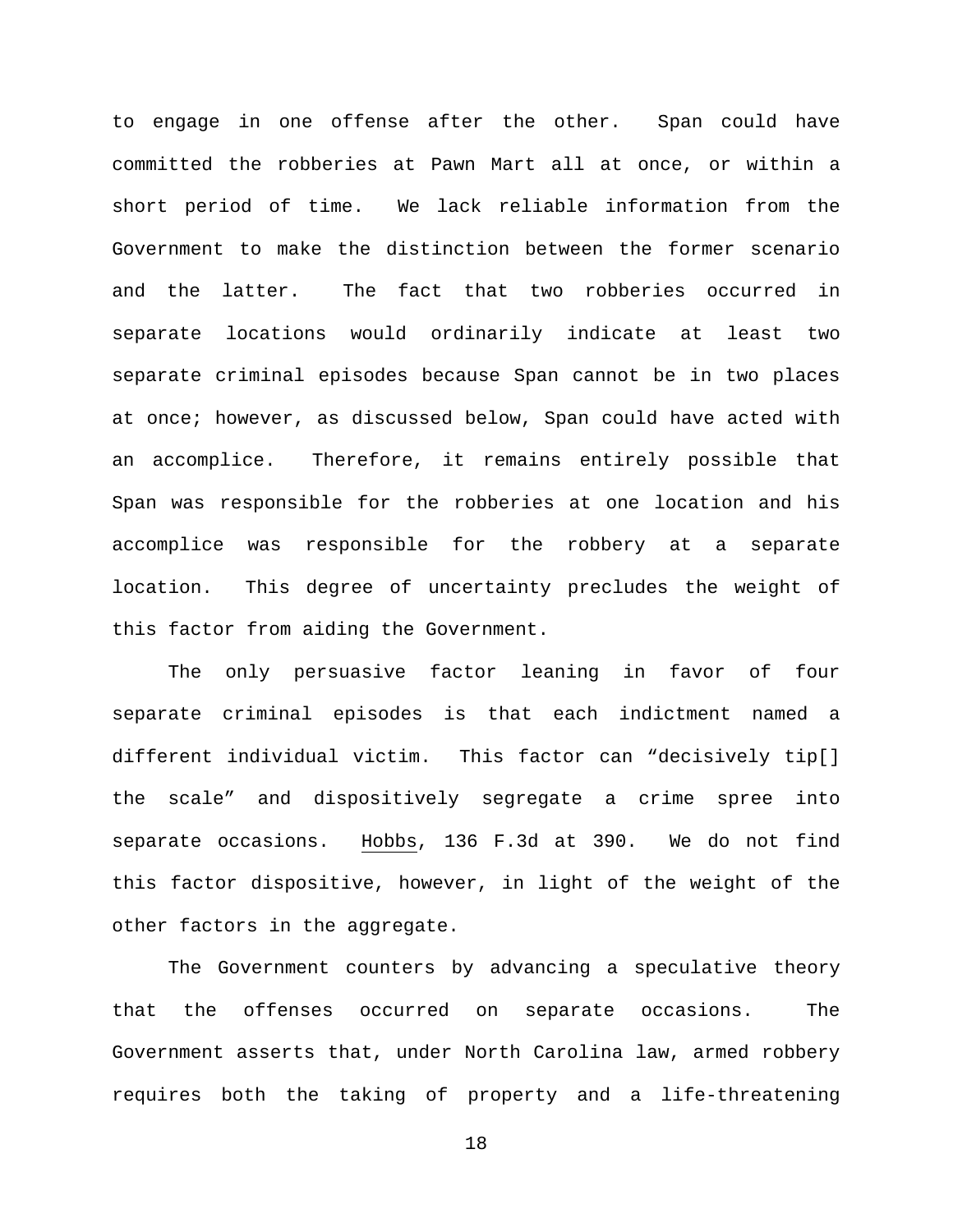assault, and "where a defendant takes the property of only a business but does so in the presence of multiple employees, even if threatening the life of both employees, only a single armed robbery is committed." Gov't Br. 25 (citing State v. Beaty, 293 S.E.2d 760, 764 (N.C. 1982)). Because the three Pawn Mart robberies each involved a different employee and different property of the business, they necessarily must have occurred on different occasions because they could not have been charged in separate indictments otherwise. To accept the Government's theory as true, we must first find that the named victims were employees of Pawn Mart and that only the property of Pawn Mart was stolen. We have no way of firmly making that determination from mere allegations found only in the indictments.

Casting further doubt on the Government's theory is the plea transcript, which indicates that Span may have acted with an accomplice, as it recommends "restitution jointly and severally with co-defendant." J.A. 196. Under North Carolina law, a defendant may be charged with robbery with a dangerous weapon if he aids or abets another in the commission of the offense. See N.C. Gen. Stat. Ann. § 14-87. However, a defendant's acting in concert with another is not an essential element of robbery with a dangerous weapon and need not appear in the indictment. See State v. Small, 400 S.E.2d 413, 416 (N.C. 1991) (describing the elements of robbery with a dangerous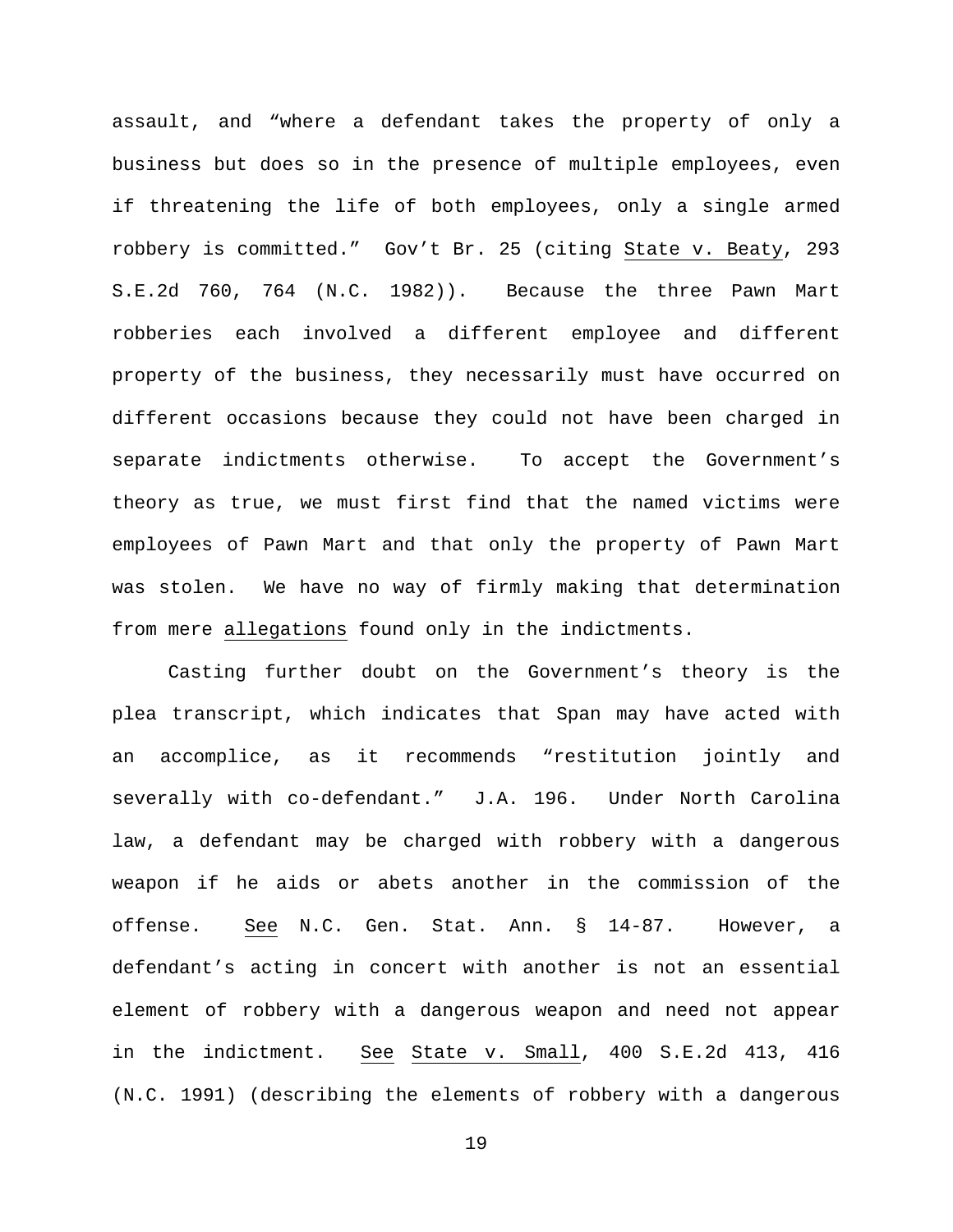weapon as "(1) the unlawful taking or an attempt to take personal property from the person or in the presence of another (2) by use or threatened use of a firearm or other dangerous weapon (3) whereby the life of a person is endangered or threatened").

If Span did, in fact, commit three of the robberies on the same day, January 18, 2000, it remains entirely plausible that he did not act alone. As described earlier, he could have robbed Pawn Mart while an accomplice simultaneously robbed Cash America Pawn. See Tucker, 603 F.3d at 266; cf. United States v. Fuller, 453 F.3d 275, 279 (5th Cir. 2006) (vacating the defendant's ACCA enhancement because the court could not determine from the indictment whether the defendant committed the burglaries as an accomplice or acted alone).

In sum, we decline to conclude that each offense was committed on a separate occasion because application of the Letterlough factors does not lead us to that conclusion. We cannot, in good conscience, affirm the district court's application of the ACCA enhancement on this record, and we reverse the district court and remand for resentencing.

### III.

Span raises an alternative argument that the Fifth and Sixth Amendments prohibit a sentencing court from determining whether a defendant's predicate convictions were committed on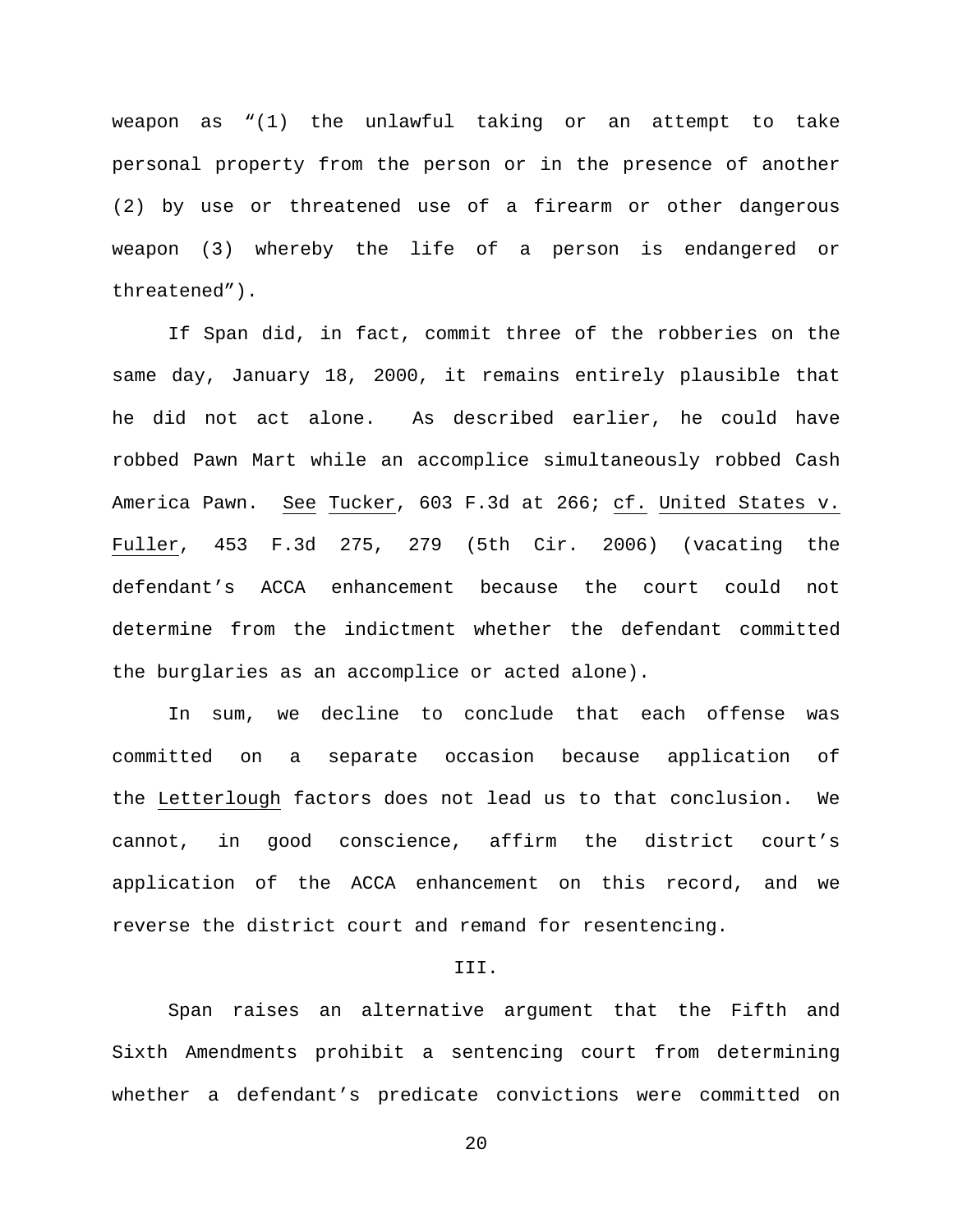different occasions. He draws support from the Supreme Court's recent admonition in Descamps v. United States, 133 S. Ct. 2276 (2013), against a sentencing court's consideration of facts extraneous to the elements of an underlying prior conviction for the purpose of applying the ACCA enhancement. Span contends that our decision in United States v. Thompson, 421 F.3d 278 (4th Cir. 2005), which approved a sentencing court's finding of "operative facts" inherent in the fact of a prior conviction, is in conflict with Descamps and should be overturned. We do not view Descamps to be as far-reaching as Span suggests, and we will not revisit Thompson absent a contrary Supreme Court opinion because we lack the authority to overrule another panel decision, see McMellon v. United States, 387 F.3d 329 (4th Cir. 2004) (en banc).

The defendant in Descamps had previously been convicted of burglary in California, an offense that the state defined rather broadly by not requiring the entry to have been unlawful. At sentencing, the district court reasoned that the modified categorical approach permitted it to consult documents, including the transcript of the plea colloquy, to determine whether the defendant had admitted the traditional elements of burglary, such as breaking or entering. Having determined that the defendant's conviction qualified as "a generic burglary" and thus a violent felony under the ACCA, the district court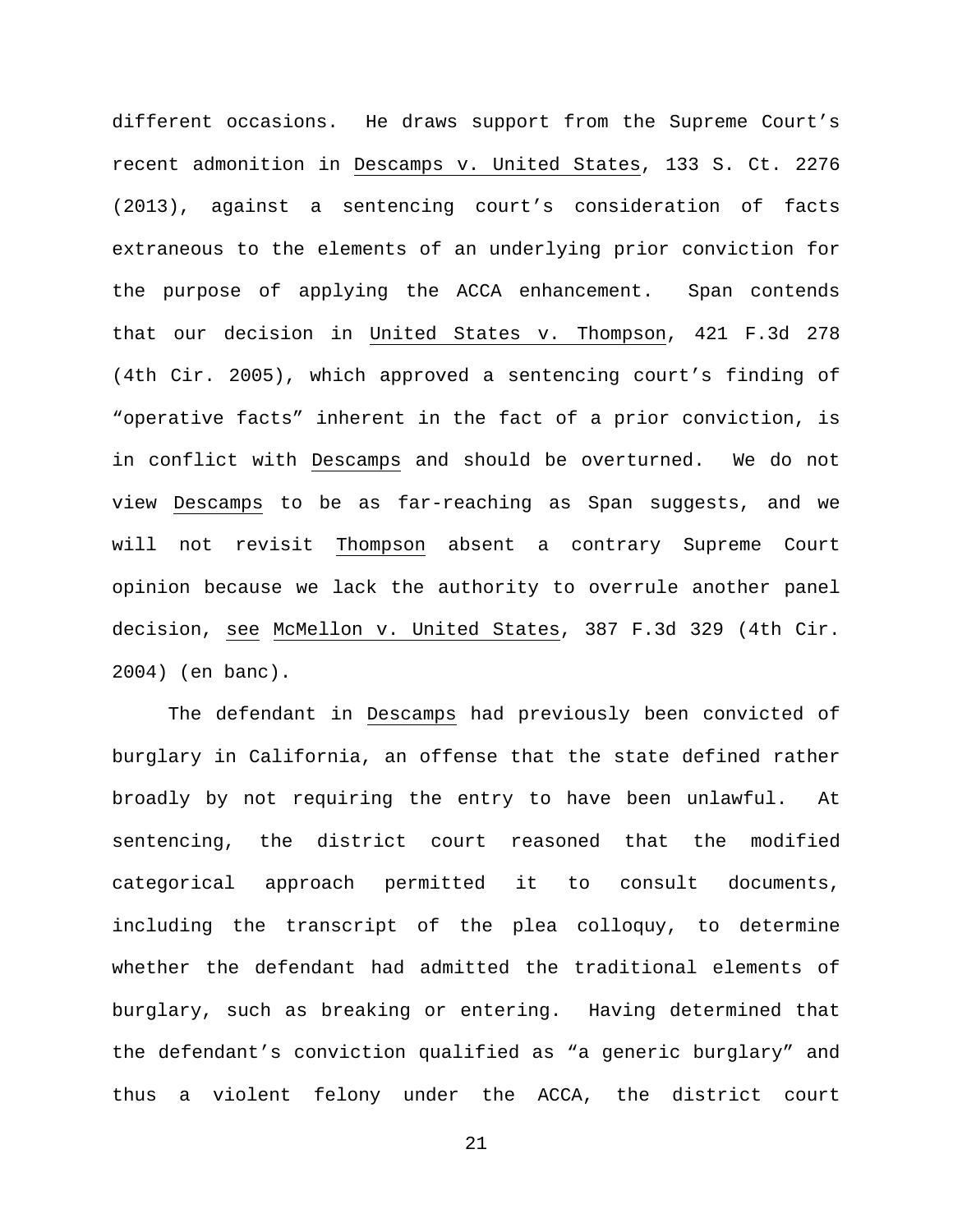enhanced the defendant's sentence. The Ninth Circuit affirmed the district court and approved an interpretation of the modified categorical approach in which sentencing judges were permitted to examine conclusive court documents to determine the factual basis of a prior conviction where the defendant had been convicted under a statute "that is categorically broader than the generic offense." 133 S. Ct. at 2283.

The Supreme Court was chiefly concerned with the Ninth Circuit's expansive view and held that, where a defendant has a prior conviction under an indivisible statute, i.e., one that does not list alternative elements, the sentencing court may not turn to the modified categorical approach to determine whether that prior conviction qualifies as a violent felony under the ACCA. The Court reiterated that the limited purpose of the modified categorical approach is "to identify, from among several alternatives, the crime of conviction so that the court can compare it to the generic offense." Id. at 2285. A statute that does not contain alternative elements of proof, but merely defines the offense "overbroadly," does not warrant the sentencing court's reference to other documents. Id. at 2286.

Most salient for purposes of our analysis were the Court's statements regarding the Sixth Amendment roots of the categorical and modified categorical approaches. The Ninth Circuit's efforts to "discern what a trial showed, or a plea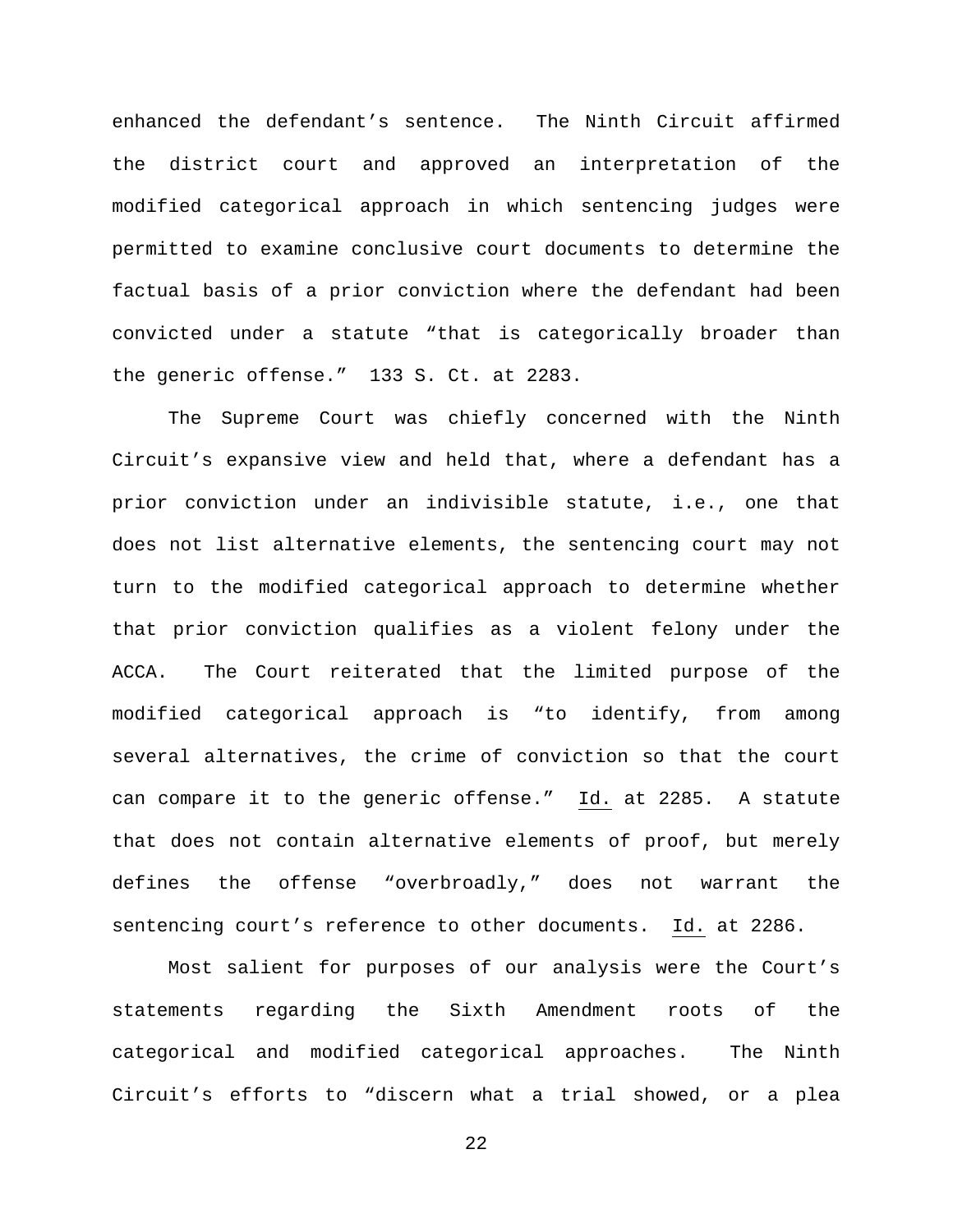proceeding revealed, about the defendant's underlying conduct" offended the Sixth Amendment because a jury must find such facts beyond a reasonable doubt. Id. at 2288. The only facts that a sentencing court can be sure a jury found are those "constituting the elements of the offense." Id. When a defendant pleads guilty, he is waiving his right to a jury trial only on the elements of the offense, and other extraneous facts, whether admitted or not, cannot be used at sentencing to enhance his punishment. Id. The majority warned that extraneous facts in aged court documents could very well be incorrect, as a defendant "often has little incentive to contest facts that are not elements of the charged offense — and may have good reason not to." Id. at 2289.

Span seizes on this language to call into question the reasoning of our decision in Thompson. There, a divided panel rejected the defendant's argument that the Sixth Amendment prohibited his ACCA-enhanced sentence because the jury did not find, nor did he admit, that his predicate convictions were for violent felonies committed on different occasions. Recognizing that a defendant's prior conviction is not a fact that a jury must find, the majority explained that data inherent in the fact of a prior conviction includes "operative facts, such as the statute which was violated and the date of conviction." Thompson, 421 F.3d at 282. The court concluded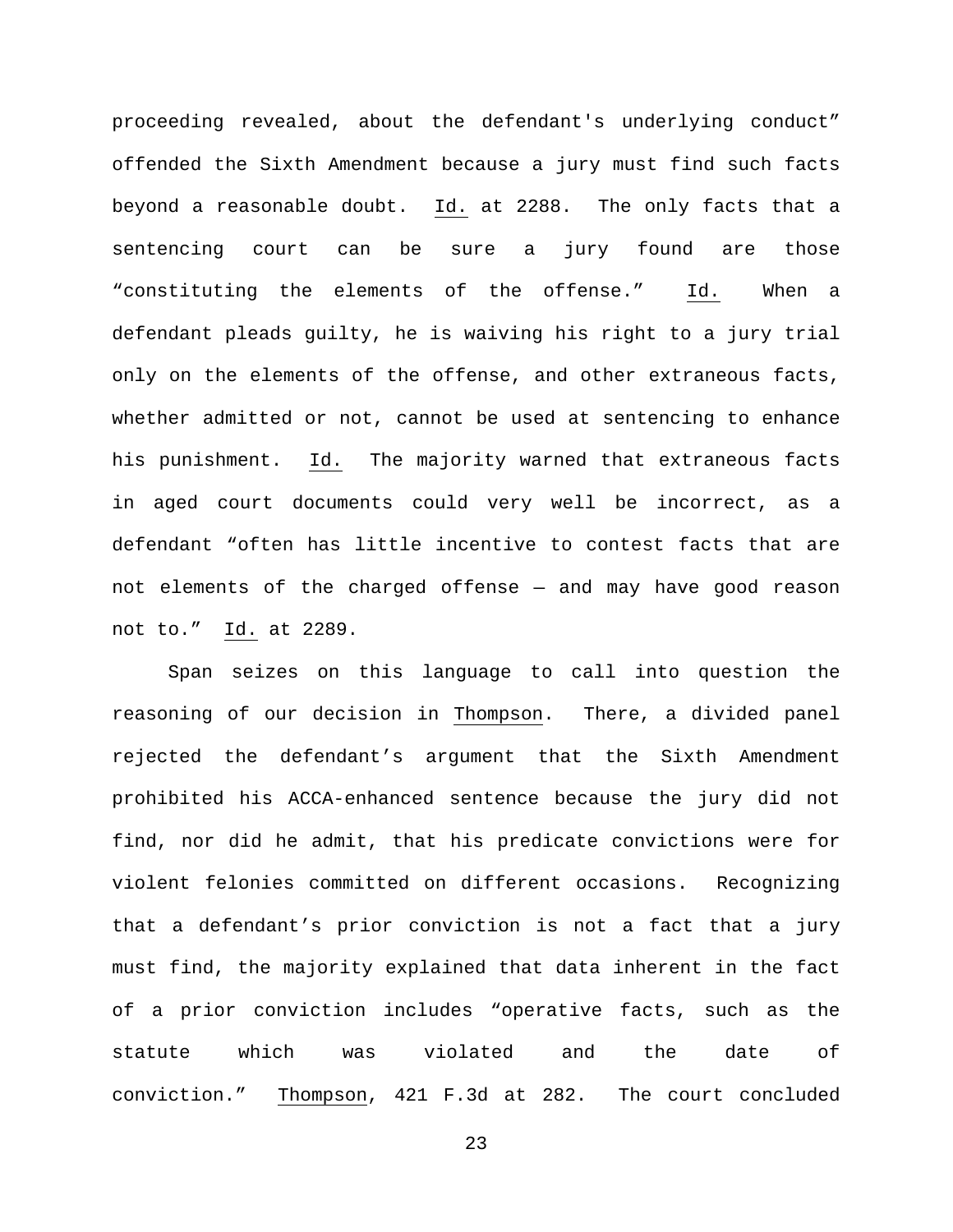that the defendant's North Carolina predicate breaking and entering convictions qualified as violent felonies under the ACCA as a matter of law. Id. at 284. And the Court reasoned that the information necessary to determine whether the convictions had been committed on different occasions was inherent in the convictions themselves. "To take notice of the different dates or locations of burglaries — something inherent in the conviction — is to take notice of different occasions of burglary as a matter of law." Id. at 286.

The tension between Descamps and Thompson, which has been described as an "outlier," United States v. Aviles–Solarzano, 623 F.3d 470, 474 (7th Cir. 2010), is apparent. Our precedent permits a sentencing court's dive into Shepard-approved documents to sort out the facts of the underlying predicate conviction, not just its elements. Descamps intimates that this analysis exceeds a sentencing court's proper role. Ultimately, we are persuaded, however, that the Supreme Court's statements in Descamps, while foreboding, will most likely be confined to identification of a violent felony under the categorical approach to the ACCA. The question of whether a defendant's predicate convictions were committed on different occasions under the ACCA more likely involves an altogether separate assessment outside of the strictures of the Descamps rationale.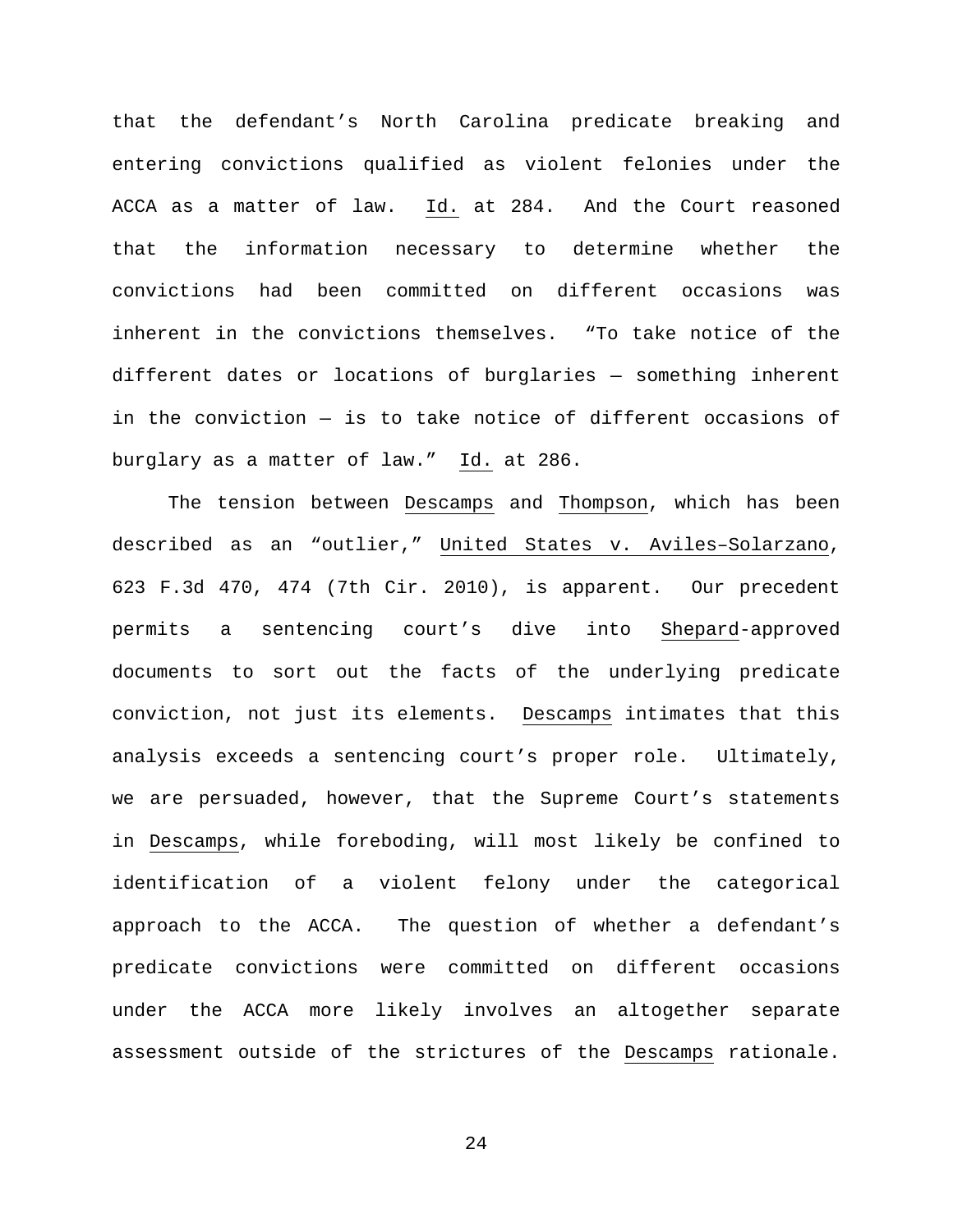We leave to another case on another day the continued viability of Thompson.

## IV.

We respect our esteemed dissenting colleague's contrary view of the proper analysis and outcome in this case, but we remain unshaken in our view that the Government's evidence was insufficient to satisfy the Government's burden and thus the district court's finding here was clearly erroneous. Under the dissent's view, if some other district judge had found, as we conclude as a matter of law, that the Government's evidence was insufficient to sustain its burden of proof, then the dissent would also affirm that judgment as resting on findings that were not "clearly erroneous."<sup>[8](#page-24-0)</sup> Consequently, the arbitrary, if not

Ĩ.

And so these sentences are just -- I mean we [federal judges] sort of give them out like they're M&Ms or something and then go off the bench . . . .

I mean, you know, you're putting people away. Some people need to be warehoused and if you're in the opinion that he should be warehoused, that's fine and I can respect that. I can see that off of this that there would be disagreements about if he's reached the "let's warehouse him and lock him away forever stage," and I can respect that. But sentences that we give out are real. These are real years, and 15 years is a long time . . . .

Now, understand that I'm not sentencing -- if I was sentencing him for the armed robberies you could bring (Continued)

<span id="page-24-0"></span> $8$  It is clear that the experienced judge in this case took no pleasure in imposing the sentence that he did: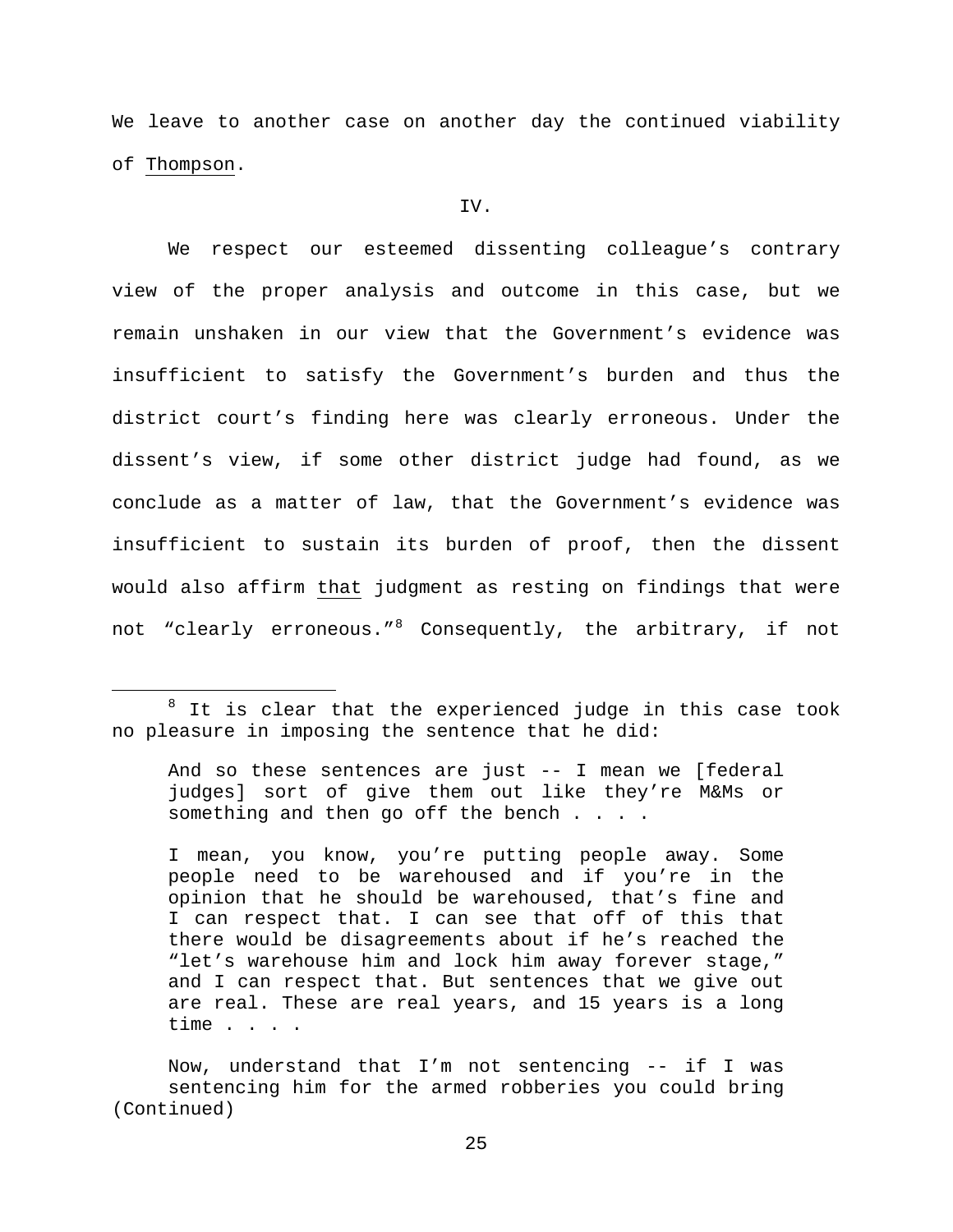freakish, imposition of federal criminal sentences, to say nothing of mandatory minimum recidivist sentences, based on a sentencing judge's strained ability and willingness to parse for "plausible" meaning highly unreliable state court documents, would hold sway. But such a regime flies in the face of the entire remedial thrust of the Sentencing Reform Act of 1984 (SRA). The collection of Shepard documents in this case is anything but the "conclusive . . . judicial record," Shepard, 544 U.S. at 25, necessary to ensure proper respect for the Sixth Amendment. If it is not the role of federal appellate judges to normalize the achievement of Shepard's and the SRA's laudable goals of rational determinant sentencing, then we do not know what our role is expected to be.

V.

"Good enough for government work" has never been a legitimate critique of the important processes that turn the wheels of our constitutional democracy. Nowhere is it less

J.A. 75-77.

ī

those victims in and I could hear what those victims say. I'm sentencing him for what happened that day that he got caught. I'm not sentencing him for the armed robberies. Now he's paying a price for having done those again . . . . He paid a price and then he's paying another price today for having done that. I'm sentencing him for being a felon in possession of a firearm . . . .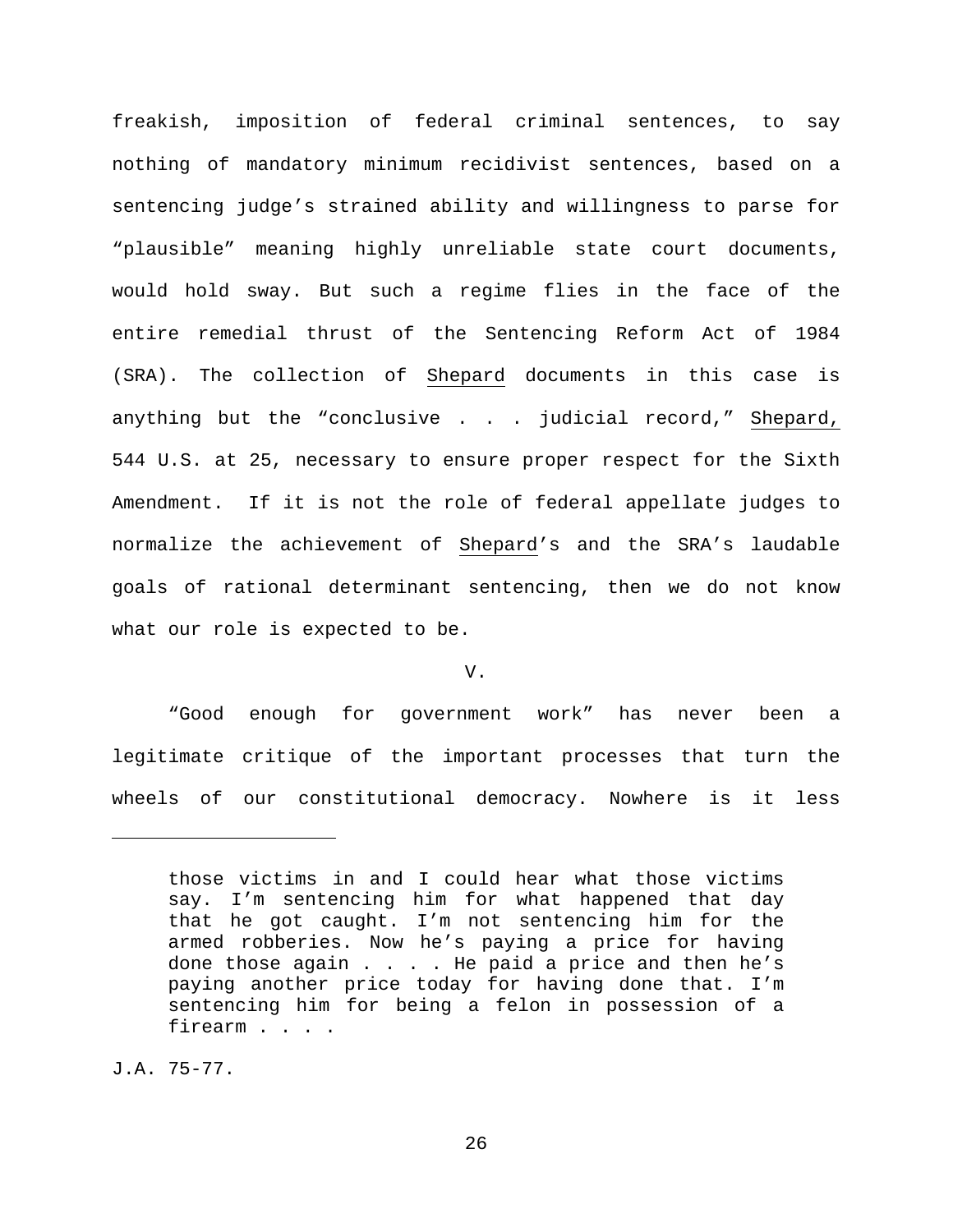legitimate than in the requirement that prosecutors establish by a preponderance of the available evidence the facts necessary to justify a federal district court's imposition of a mandatory minimum recidivist sentence of a decade and a half based on dated and marked-up state court documents of questionable reliability. Accordingly, for the reasons set forth, we vacate the judgment and remand this case for further proceedings not inconsistent with this opinion.

## VACATED AND REMANDED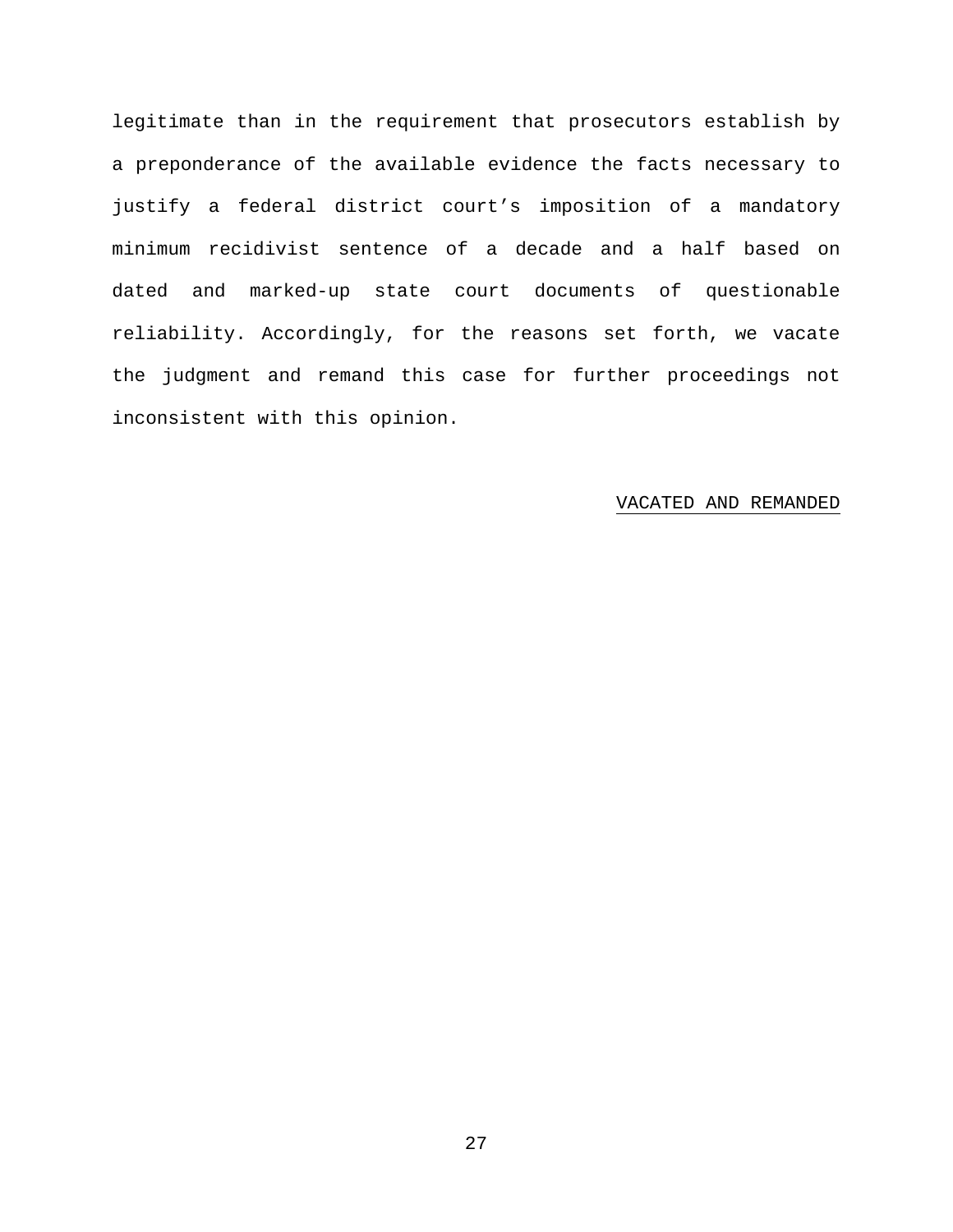# **APPENDIX A**

| Case Number          | Indictment    | Plea                    | Judgment      |
|----------------------|---------------|-------------------------|---------------|
|                      |               | Transcript <sup>*</sup> |               |
| $00 - CRS - 002827$  | Offense Date: | Offense Date:           | Offense Date: |
| Pawn Mart,<br>Inc.   | 12/30/1999    | $12/30/1999*$           | 1/18/2000     |
| $00 - CRS - 002829$  | Offense Date: | Offense Date:           | Offense Date: |
| Cash America<br>Pawn | 11/17/1999    | 11/17/1999*             | 1/18/2000     |
| 00-CRS-002830        | Offense Date: | Offense Date:           | Offense Date: |
| Pawn Mart,<br>Inc.   | 12/14/1999    | $12/14/1999*$           | 1/18/2000     |
| $00 - CRS - 002834$  | Offense Date: | Offense Date:           | Offense Date: |
| Pawn Mart,<br>Inc.   | 1/11/2000     | 12/14/1999              | 1/11/2000     |

Ĩ.

<span id="page-27-0"></span><sup>\*</sup> For the dates in this column with an asterisk, the plea transcript contained an illegible offense date, which was stricken through and replaced with the dates listed. Span's initials do not appear by the strikethroughs and it is unclear when the offense dates were altered and whether Span agreed to the alterations.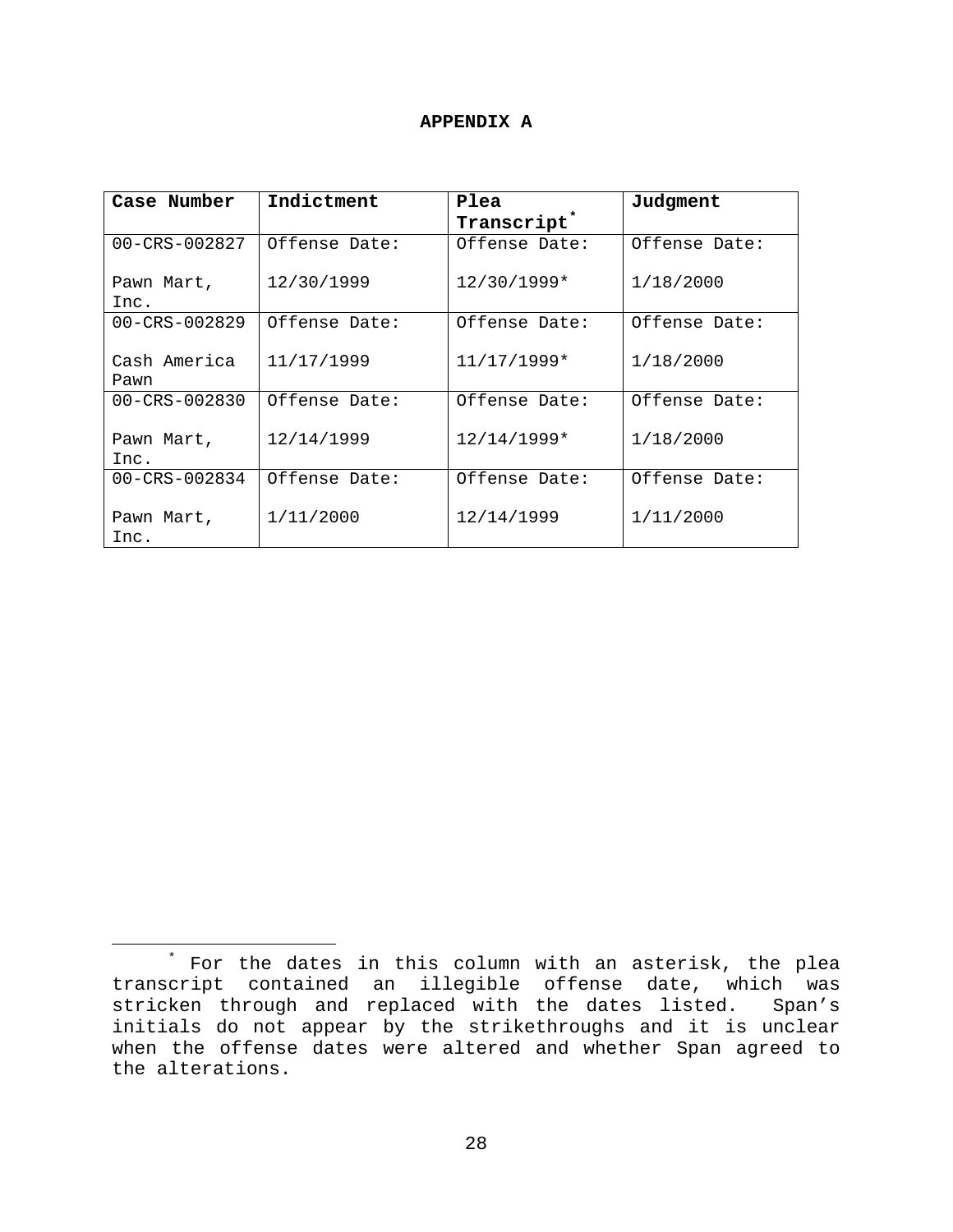DIANA GRIBBON MOTZ, Circuit Judge, dissenting:

With respect, I dissent. The majority seems to me to be correct, except on one point. That point, unfortunately, makes all the difference.

When the district court sentenced Gary Span under the Armed Career Criminal Act, it determined that he had committed three predicate state crimes "on occasions different from one another." 18 U.S.C. § 924(e)(1). The majority correctly recognizes that the district court relied only on Shepardapproved state court documents in making this determination. The majority is also correct that, before the district court decided that Span committed the state crimes on different occasions -- a legal conclusion -- it made a factual finding that Span committed the crimes on different dates. And the majority correctly acknowledges that we must affirm this finding of fact unless it is clearly erroneous.<sup>[1](#page-28-0)</sup>

Where the majority falters is in concluding that the district court clearly erred in its key factual finding -- that Span committed the three predicate state crimes on different dates. The majority reasons that the district court's reliance

Ĩ.

<span id="page-28-0"></span> $1$  And if we do so, then we must also affirm Span's sentence because offenses committed on different dates necessarily were<br>committed on different occasions. See United States v. committed on different occasions. See Letterlough, 63 F.3d 332, 337 (4th Cir. 1995).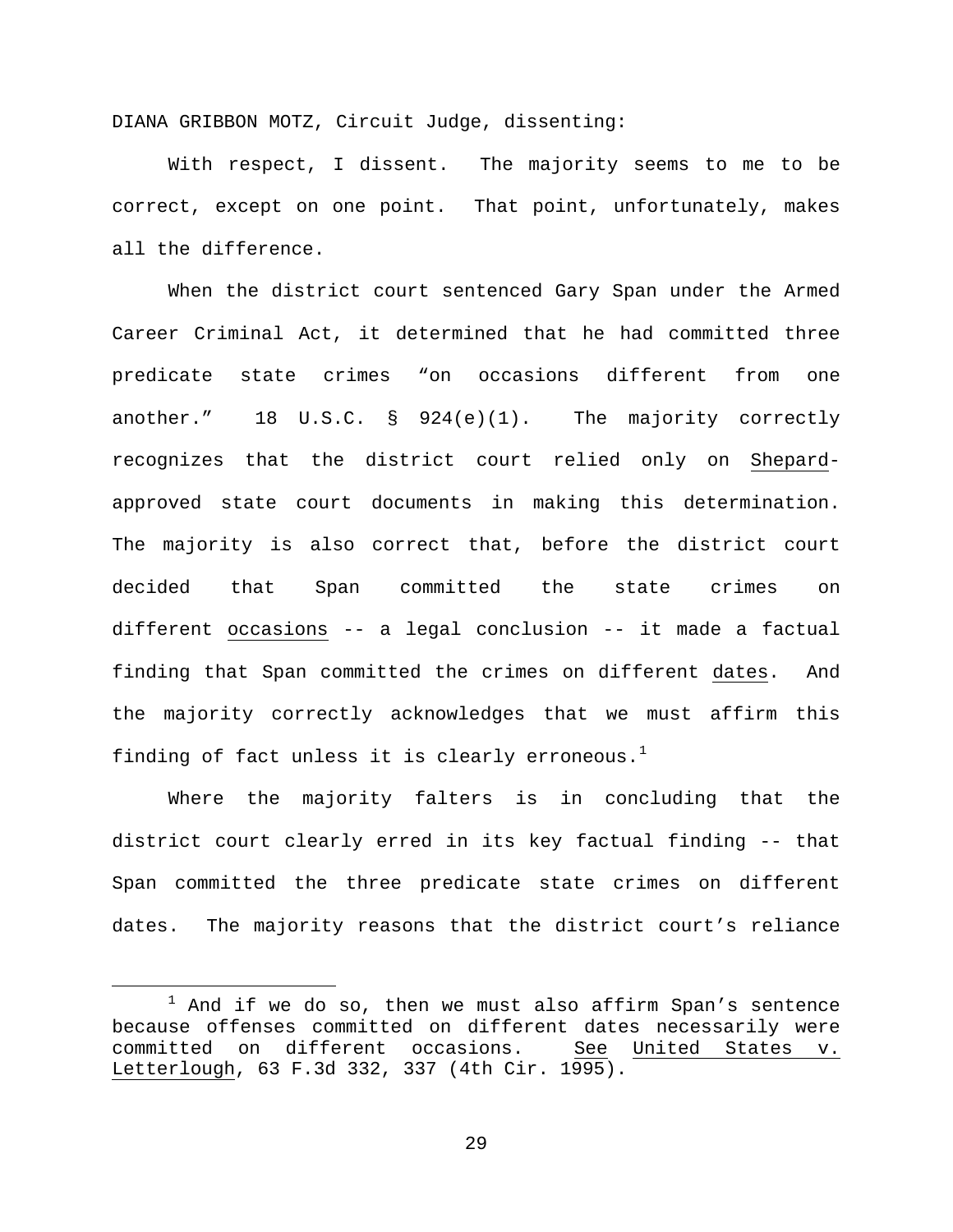on the indictments and plea transcript to resolve conflicting dates in the state court documents was "not a 'permissible view of the evidence.'" Op. at 13 (quoting Anderson v. City of Bessemer City, N.C., 470 U.S. 564, 574 (1985)). I cannot agree. Given the evidence before the district court and the deference we must afford facts found by that court, the district court's determination here was plainly "permissible."

When sentencing courts engage in fact finding, "[p]reponderance of the evidence is the appropriate standard of proof." United States v. Grubbs, 585 F.3d 793, 803 (4th Cir. 2009). As the Supreme Court has explained, "[t]he burden of showing something by a preponderance of the evidence . . . simply requires the trier of fact to believe that the existence of a fact is more probable than its nonexistence." Concrete Pipe & Prods. of Cal., Inc. v. Constr. Laborers Pension Trust for S. Cal., 508 U.S. 602, 622 (1993) (internal quotation marks and citation omitted). All the district court needed to find, therefore, was that it was more probable than not that Span committed the three predicate robberies on different dates.

For us to overturn that finding requires a good deal more. Only when we are "left with the definite and firm conviction that a mistake has been committed" may we reverse a district court's finding of fact. Easley v. Cromartie, 532 U.S. 234, 242 (2001) (internal quotation marks and citation omitted). As long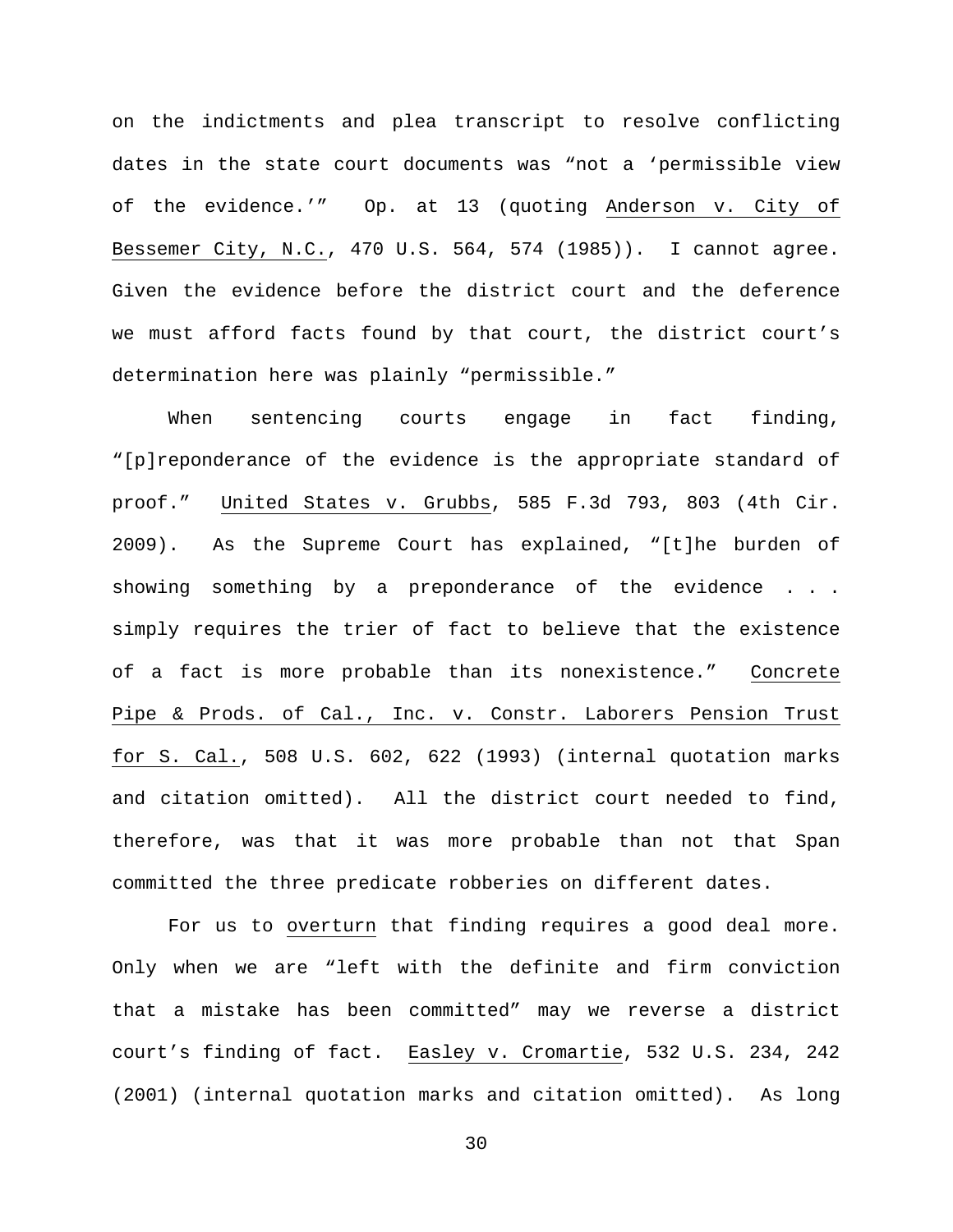as "the district court's account of the evidence is plausible in light of the record viewed in its entirety," we must affirm, even if we are "convinced that . . . [we] would have weighed the evidence differently" as the trier of fact. Anderson, 470 U.S. at 573-74 (emphasis added).

I do not see how the district court's determination that Span committed the three predicate crimes on three different days is anything less than plausible. Two of the three sets of Shepard-approved documents introduced at sentencing indicate that Span committed the three state crimes at issue here on different days. The indictments state that Span robbed Cash America Pawn on November 17, 1999; Pawn Mart on December 14, 1999; and Pawn Mart again on December 30, 2000. The plea transcript confirms those dates. To be sure, the plea transcript also contains three crossed-out dates. But the only dates now legible on that document match the dates on the indictments. Certainly it is at least plausible that the plea transcript was edited to correct an error, not introduce one.

The dates in the indictments and the plea transcript do conflict with the dates in the judgment, which states that all three robberies at issue here occurred on January 18, 2000. But the fact that there was a discrepancy among the Shepard-approved documents did not prohibit the district court from resolving it. Making factual findings in the face of conflicting testimony,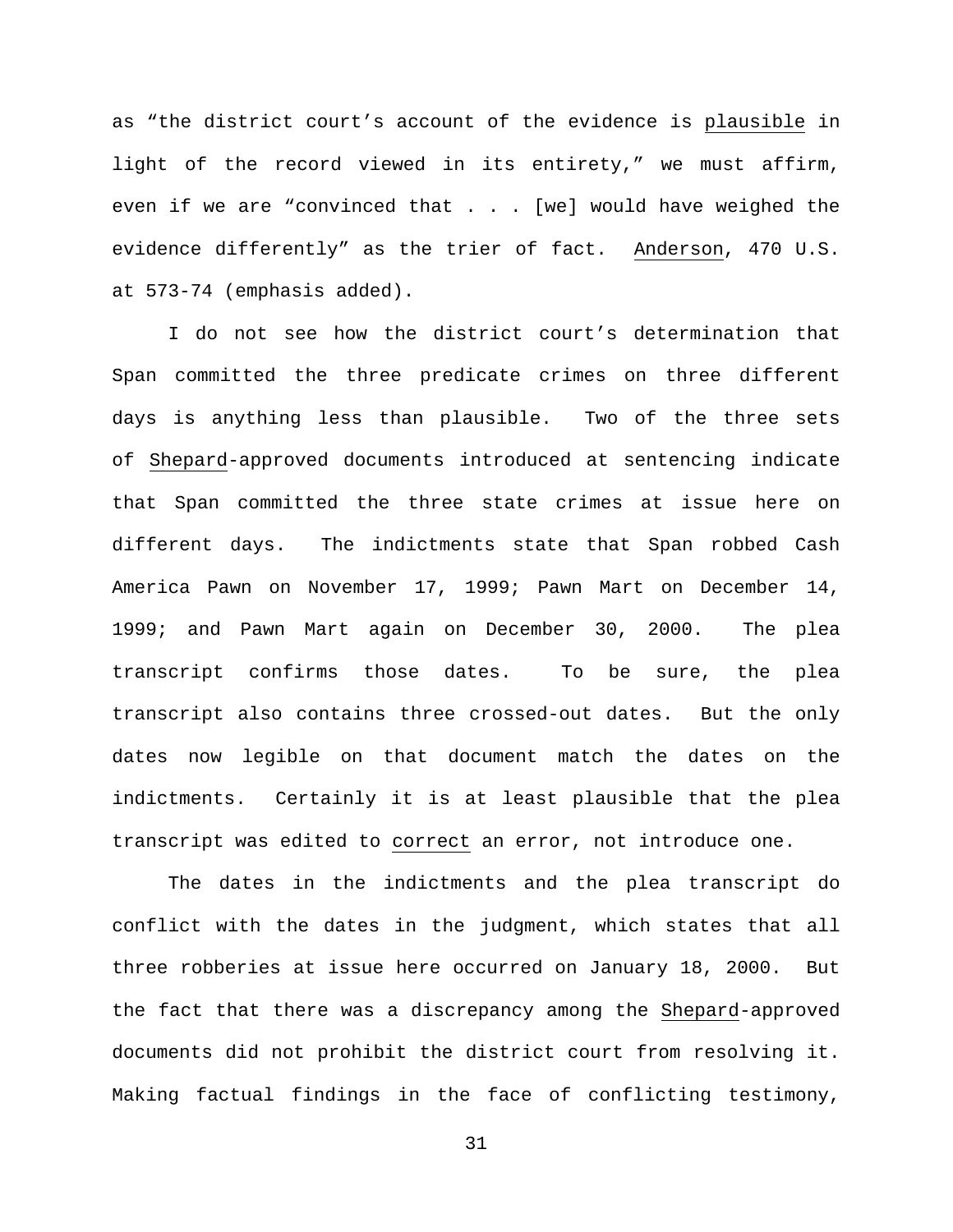documents, or other evidence is a district court's bread and butter.

Anderson, on which the majority relies, is particularly instructive on this point. There, a unanimous Supreme Court reversed this court, concluding that we had "misapprehended and misapplied the clearly-erroneous standard" when we overturned a district court's factual findings. 470 U.S. at 566. The Supreme Court explained that the clearly erroneous standard applies "even when the district court's findings do not rest on credibility determinations, but are based," as here, on "documentary evidence." Id. at 574. That is because "[t]he trial judge's major role is the determination of fact, and with experience in fulfilling that role comes expertise." Id. The Court has never retreated from these guidelines, and we are not free to deviate from them.

Here, the district court acknowledged that the dates on the judgment contradicted the dates on the indictments and the plea transcript, but concluded that this was "an error" on the face of the judgment. In reaching that conclusion, the court fairly relied on the fact that two-thirds of the available evidence supported its finding. Perhaps both the indictments and the edited plea transcript are inaccurate, but it is certainly "plausible" that they are both correct. See Anderson, 470 U.S. at 574. The majority provides no additional reasons, beyond the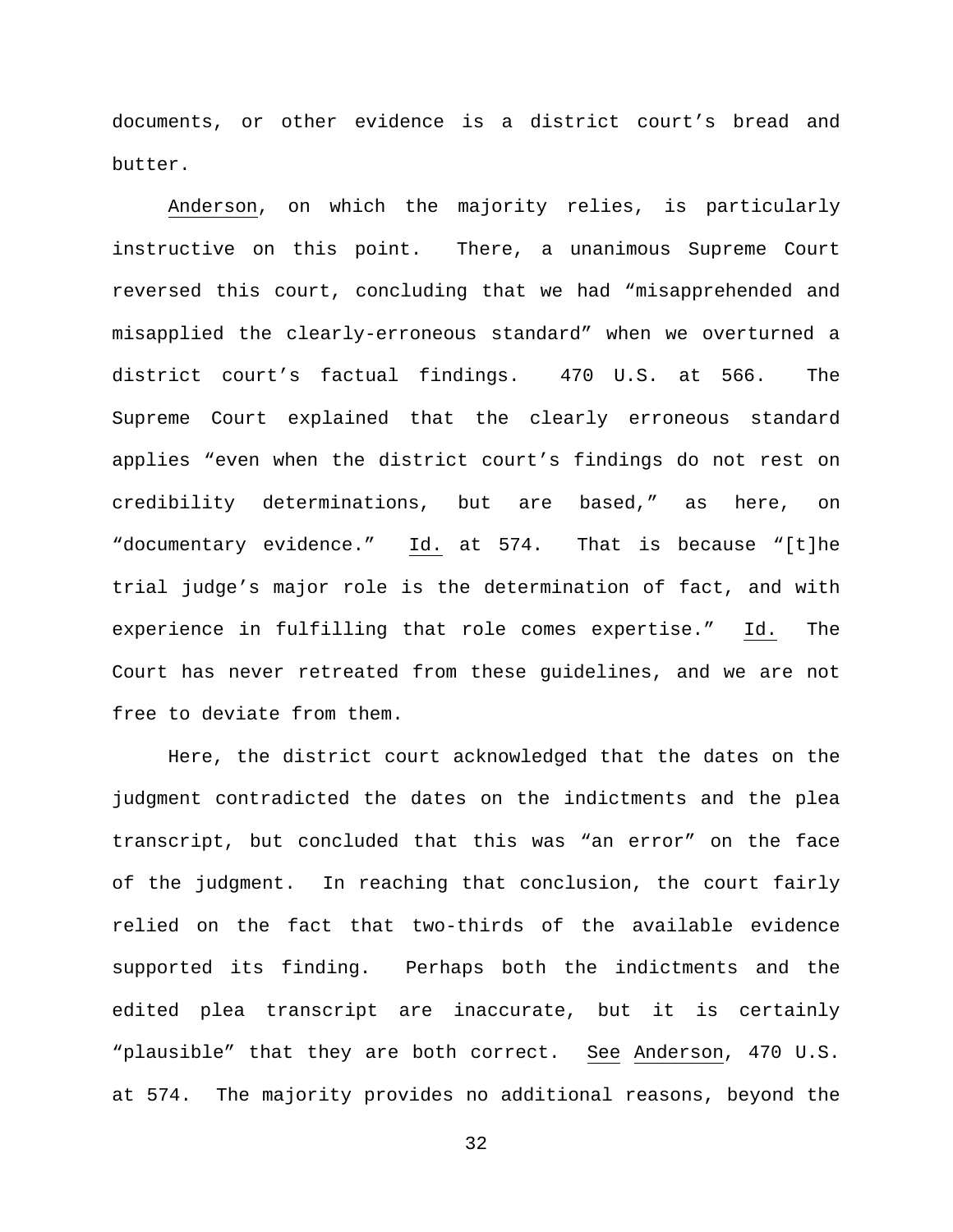conflicting dates in the judgment and the fact that the plea transcript was edited, to suggest otherwise. $^2$  $^2$ 

I too am troubled that the length of Span's sentence hinged on the district court's parsing of inconsistent state court documents. In nearly every other instance in which a defendant's sentence jumps from a Guidelines maximum of thirtyseven months to a mandatory minimum of fifteen years, the Constitution would require a jury to find the fact triggering that increased sentence beyond a reasonable doubt. See Alleyne v. United States, 133 S. Ct. 2151, 2155 (2013). But to the extent the district court's decision seems unjust, it is because binding precedent tied the court's hands. See United States v. Archie, 771 F.3d 217, 223 (4th Cir. 2014); see also United States v. Thompson, 421 F.3d 278, 285 (4th Cir. 2005). In resolving a close factual question, the district court was

<span id="page-32-0"></span> $2$  In response to this dissent, the majority suggests that I would also affirm if the district court had found the "government's evidence was insufficient to sustain its burden of<br>proof." Op. at 25. It seems to me that our role as an It seems to me that our role as an appellate court, not empowered to find facts, would require exactly that result. Notably, in Anderson, the Supreme Court concluded that "[b]ased on [its] own reading of the record," it could not determine that either the district court's "interpretation of the facts" or the Fourth Circuit's contrary interpretation was "illogical or implausible." 470 U.S. at 577. This conclusion, however, did not justify the Fourth Circuit's<br>reversal of the district court given "the appropriately reversal of the district court given "the appropriately<br>deferential" standard of review. Id. The majority's deferential" standard of review. Id. willingness to reverse here erases the "clear" from the "clear error" standard of review. ī